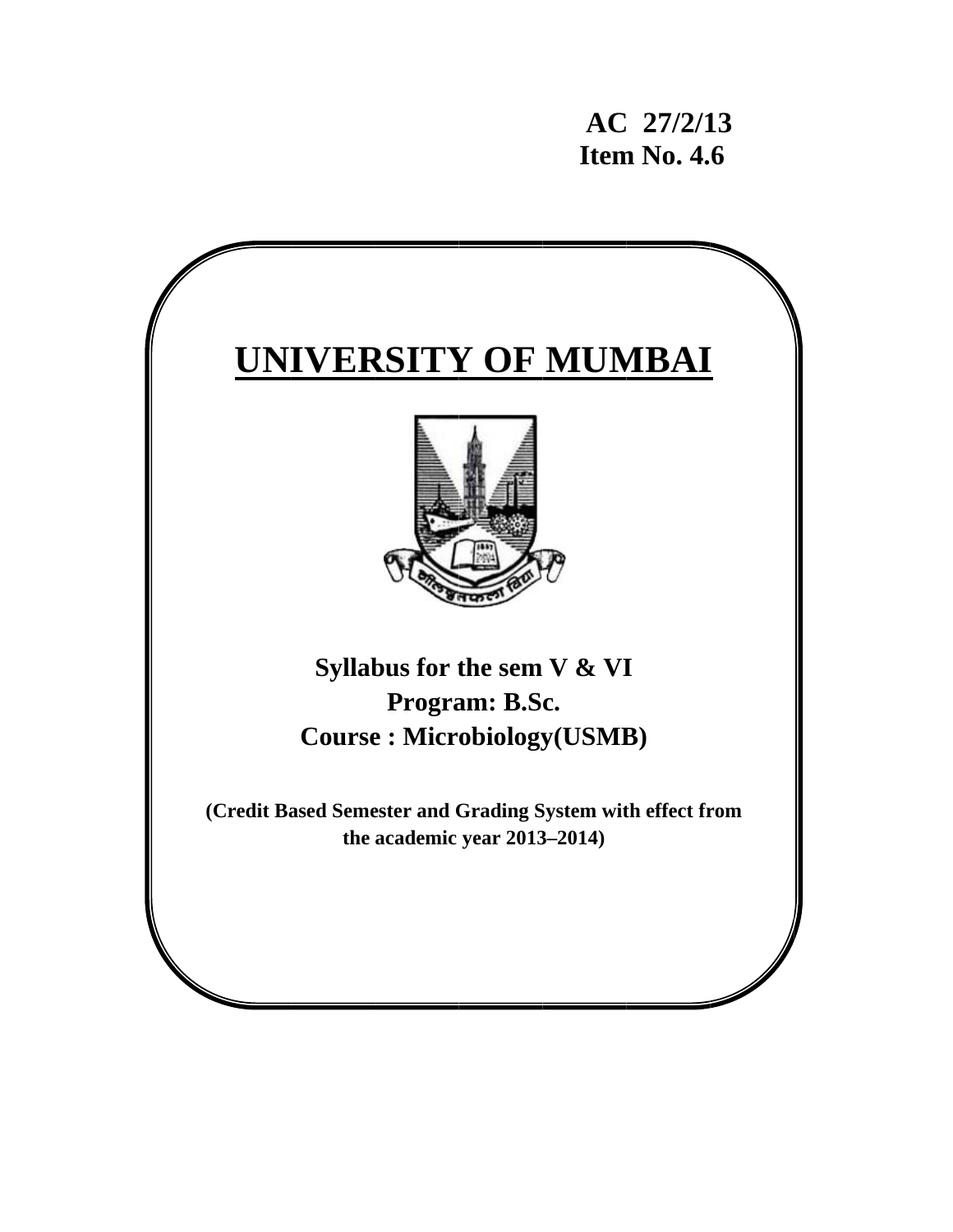#### **PREAMBLE**

#### **Programme: B.Sc**

#### **Course : Microbiology (USMB)**

#### **(Semester –V & VI)**

With the introduction of Credit Based Semester and Grading System (CBSGS) and continuous evaluation consisting of components of Internal Assessment and External Assessment by the esteemed University, the existing syllabi of F.Y.B.Sc. and S.Y.B.Sc. Microbiology were restructured according to the CBSGS pattern and after the approval by the concerned authorities have been implemented from the academic years 2011-12 and 2012-13 respectively.

In accordance with the CBSGS pattern, the existing syllabus of T.Y.B.Sc Microbiology has been restructured and after the approval by the concerned authorities shall be implemented from the academic year 2013-14.

For restructuring the existing syllabi of T.Y.B.Sc Microbiology and Applied Component courses, sub-committees were formed with Dr. D.B. Thakare as the convener, BOS members as co-conveners and Head/ Senior teachers from affiliated colleges as members of these sub-committees.

As mentioned in the outline of the syllabus, all the 08 courses of theory and practicals (Semester V and VI together) are compulsory to the students offering Microbiology as a Single Major Subject ( 6 units pattern of the old course).

These courses are:

- 1. USMB-501 and USMB-601
- 2. USMB-502 and USMB-602
- 3. USMB-503 and USMB-603
- 4. USMB-504 and USMB-604

However, the students opting for Double Major Subject (3 Units pattern of the old course), shall have following 04 courses of theory and practicals (Semester V and VI) compulsory:

- 1. USMB-501 and USMB-601
- 2. USMB-502 and USMB-602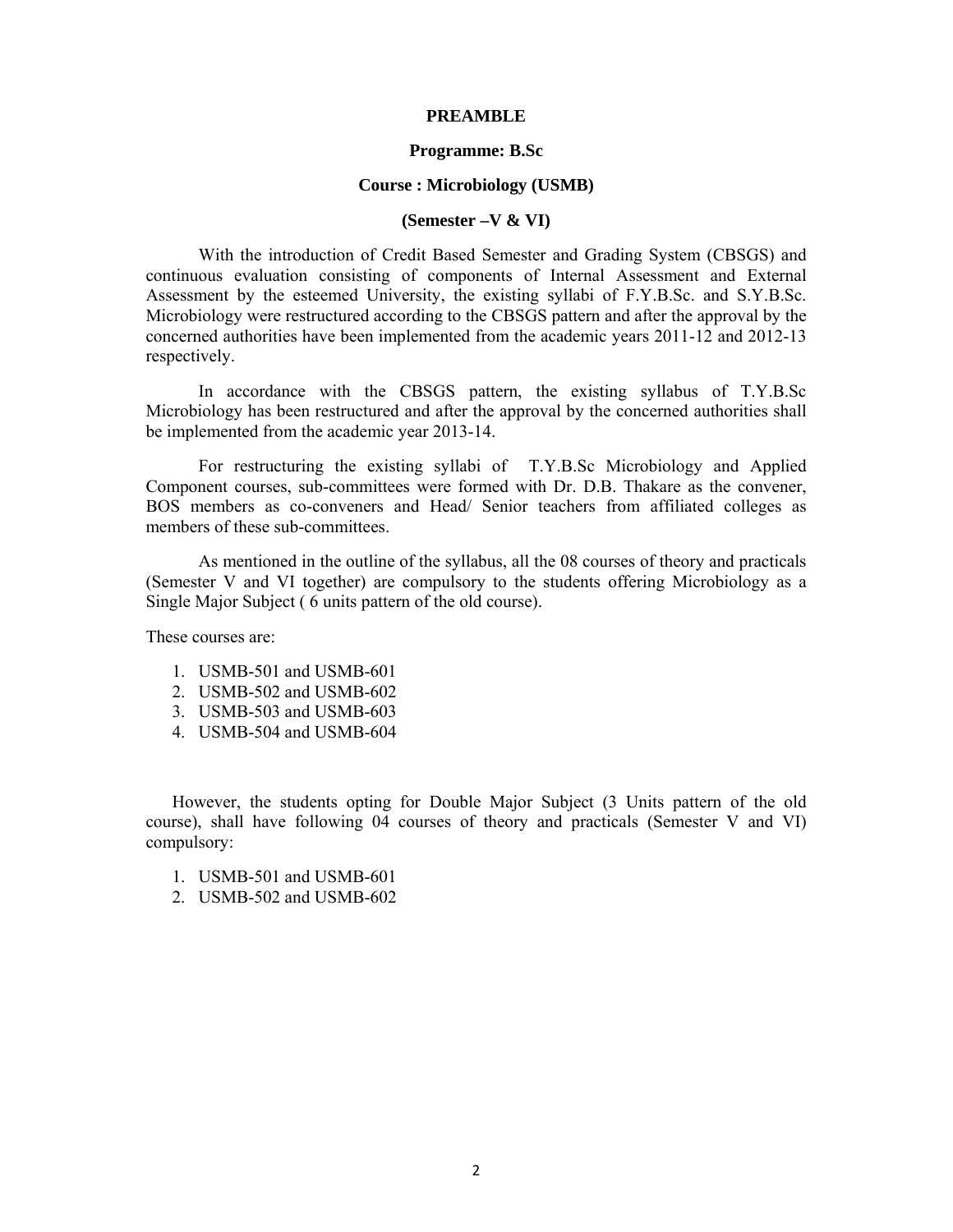# **T. Y. B. Sc. MICROBIOLOGY THEORY**

# **SEMESTER V**

| Course<br>code | <b>Title</b>                                                                                           | <b>Credits and</b><br>Lects/Sem           |
|----------------|--------------------------------------------------------------------------------------------------------|-------------------------------------------|
| <b>USMB501</b> | <b>MICROBIAL GENETICS</b>                                                                              | $2.5$ credits $(60)$<br><b>LECTURES</b> ) |
| Unit I         | <b>CLASSICAL GENETICS</b>                                                                              | 15 lectures                               |
| Unit II        | <b>GENETIC EXCHANGE</b>                                                                                | 15 lectures                               |
| Unit III       | <b>DNA REPLICATION</b>                                                                                 | 15 lectures                               |
| Unit IV        | <b>MUTATION AND REPAIR</b>                                                                             | 15 lectures                               |
| <b>USMB502</b> | MEDICAL MICROBIOLOGY & IMMUNOLOGY-PART<br>I                                                            | $2.5$ credits $(60)$<br><b>LECTURES</b> ) |
| Unit I         | MEDICAL MICROBIOLOGY - RESPIRATORY AND<br><b>URINARY TRACT INFECTIONS</b>                              | 15 lectures                               |
| Unit II        | MEDICAL MICROBIOLOGY - GASTROINTESTINAL<br>AND CENTRAL NERVOUS SYSTEM INFECTIONS                       | 15 lectures                               |
| Unit III       | <b>GENERAL IMMUNOLOGY</b>                                                                              | 15 lectures                               |
| Unit IV        | T CELLS, B CELLS AND IMMUNE RESPONSES                                                                  | 15 lectures                               |
| <b>USMB503</b> | MICROBIAL BIOCHEMISTRY- PART I                                                                         | $2.5$ credits $(60)$<br><b>LECTURES</b> ) |
| Unit I         | <b>SOLUTE TRANSPORT</b>                                                                                | 15 lectures                               |
| Unit II        | <b>BIOENERGETICS &amp; BIOLUMINESCENCE</b>                                                             | 15 lectures                               |
| Unit III       | METHODS OF STUDYING METABOLISM, CATABOLIC<br>PATHWAYS OF CARBOHYDRATES                                 | 15 lectures                               |
| Unit IV        | CATABOLISM & ANABOLISM OF CARBOHYDRATES                                                                | 15 lectures                               |
| <b>USMB504</b> | <b>BIOPROCESS TECHNOLOGY-PART I</b>                                                                    | $2.5$ credits $(60)$<br><b>LECTURES</b> ) |
| Unit I         | <b>UPSTREAM PROCESSING - Part 1</b><br>Media Preparation and strain improvement                        | 15 lectures                               |
| Unit II        | <b>UPSTREAM PROCESSING - Part 2</b><br>Fermentation equipment and process monitoring                   | 15 lectures                               |
| Unit III       | TRADITIONAL INDUSTRIAL FERMENTATIONS - Part 1<br>Production of microbial cells and yeast fermentations | 15 lectures                               |
| Unit IV        | TRADITIONAL INDUSTRIAL FERMENTATIONS - Part 2<br>Production of primary and secondary metabolites       | 15 lectures                               |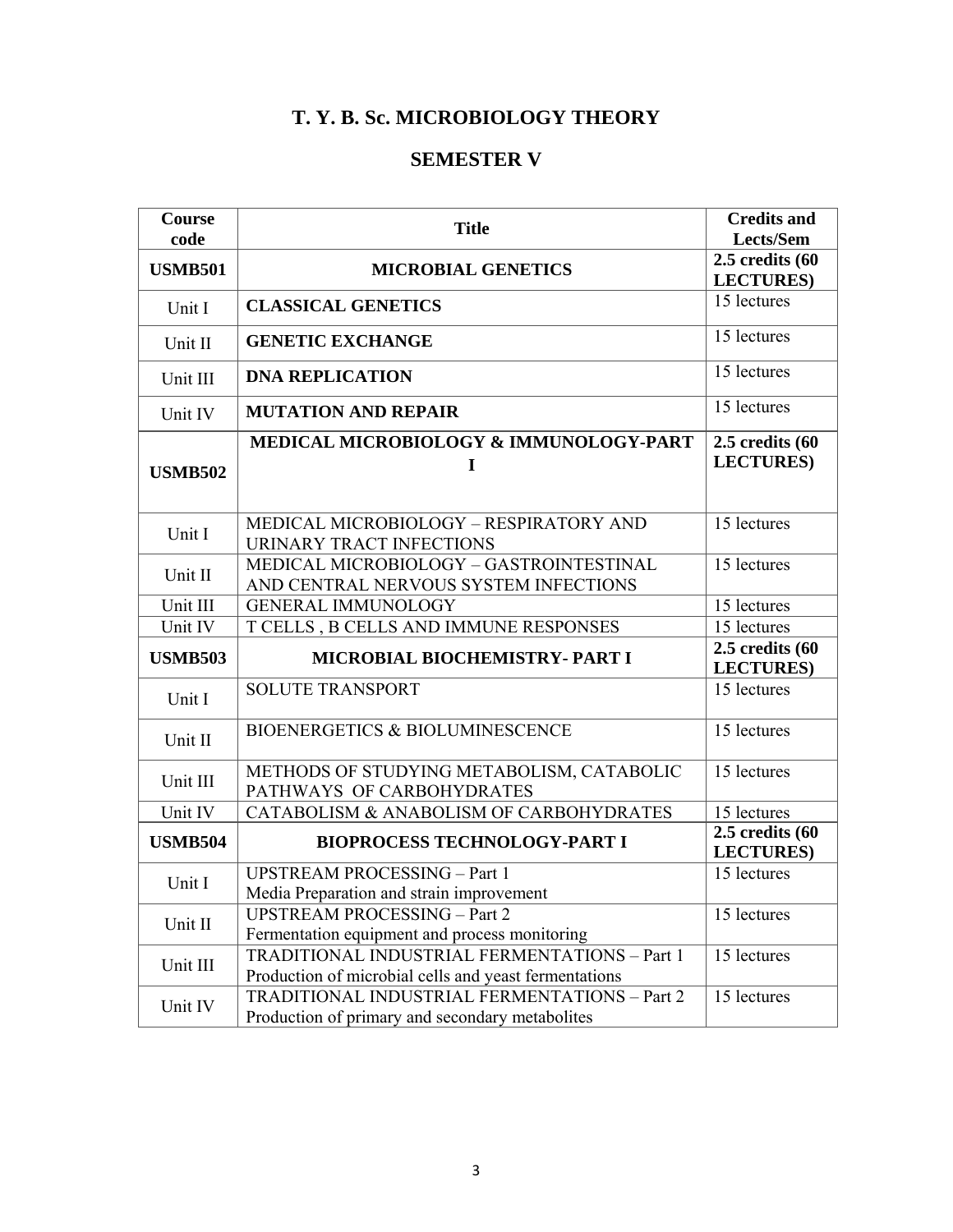# **SEMESTER VI**

| Course          | <b>Title</b>                                                | <b>Credits and</b>       |
|-----------------|-------------------------------------------------------------|--------------------------|
| code            |                                                             | Lects/Sem                |
| <b>USMB601</b>  | rDNA technology, Bioinformatics & Virology                  | 2.5(60)                  |
|                 |                                                             | <b>LECTURES</b> )        |
| Unit I          | RECOMBINANT DNA TECHNOLOGY                                  | 15 lectures              |
| Unit II         | <b>BASIC TECHNIQUES &amp; BIOINFORMATICS</b>                | 15 lectures              |
| Unit III        | <b>BASIC VIROLOGY</b>                                       | $\overline{15}$ lectures |
| Unit IV         | <b>ADVANCED VIROLOGY</b>                                    | $\overline{15}$ lectures |
|                 | <b>MEDICAL MICROBIOLOGY &amp;</b>                           | 2.5(60)                  |
| <b>USMB602</b>  | <b>IMMUNOLOGY-Part II</b>                                   | <b>LECTURES</b> )        |
| Unit I          | <b>MEDICAL MICROBIOLOGY</b>                                 | 15 lectures              |
| Unit II         | <b>CHEMOTHERAPY</b>                                         | 15 lectures              |
|                 | <b>IMMUNE SYSTEM IN HEALTH AND</b>                          | 15 lectures              |
| Unit III        | <b>DISEASES-PART I</b>                                      |                          |
|                 | <b>IMMUNE SYSTEM IN HEALTH AND</b>                          | 15 lectures              |
| Unit IV         | <b>DISEASES-PART II</b>                                     |                          |
| <b>USMB603</b>  | <b>MICROBIAL BIOCHEMISTRY-PART II</b>                       | 2.5(60)                  |
|                 |                                                             | <b>LECTURES</b> )        |
| Unit I          | CATABOLISM OF LIPIDS & PROTEINS                             | 15 lectures              |
|                 | CATABOLISM OF NUCLEIC ACIDS, AROMATIC                       | $\overline{15}$ lectures |
| Unit II         | COMPOUNDS & ANABOLISM OF LIPIDS,                            |                          |
|                 | PROTEINS AND NUCLEIC ACIDS                                  |                          |
| Unit III        | <b>METABOLIC REGULATION</b>                                 | $\overline{15}$ lectures |
| Unit IV         | PROKARYOTIC PHOTOSYNTHESIS &<br><b>INORGANIC METABOLISM</b> | 15 lectures              |
| <b>USMB 604</b> | <b>BIOPROCESS TECHNOLOGY PART II</b>                        | <b>2.5 (60 LECTURES)</b> |
| Unit I          | DOWNSTREAM PROCESSING                                       | 15 lectures              |
| Unit II         | BIOINSTRUMENTATION AND QUALITY<br><b>ASSURANCE</b>          | 15 lectures              |
| Unit III        | <b>ADVANCES IN BIOPROCESSES</b>                             | 15 lectures              |
| Unit IV         | BIOTECHNOLOGICAL PRODUCTS AND<br>REGULATORY PRACTICES       | 15 lectures              |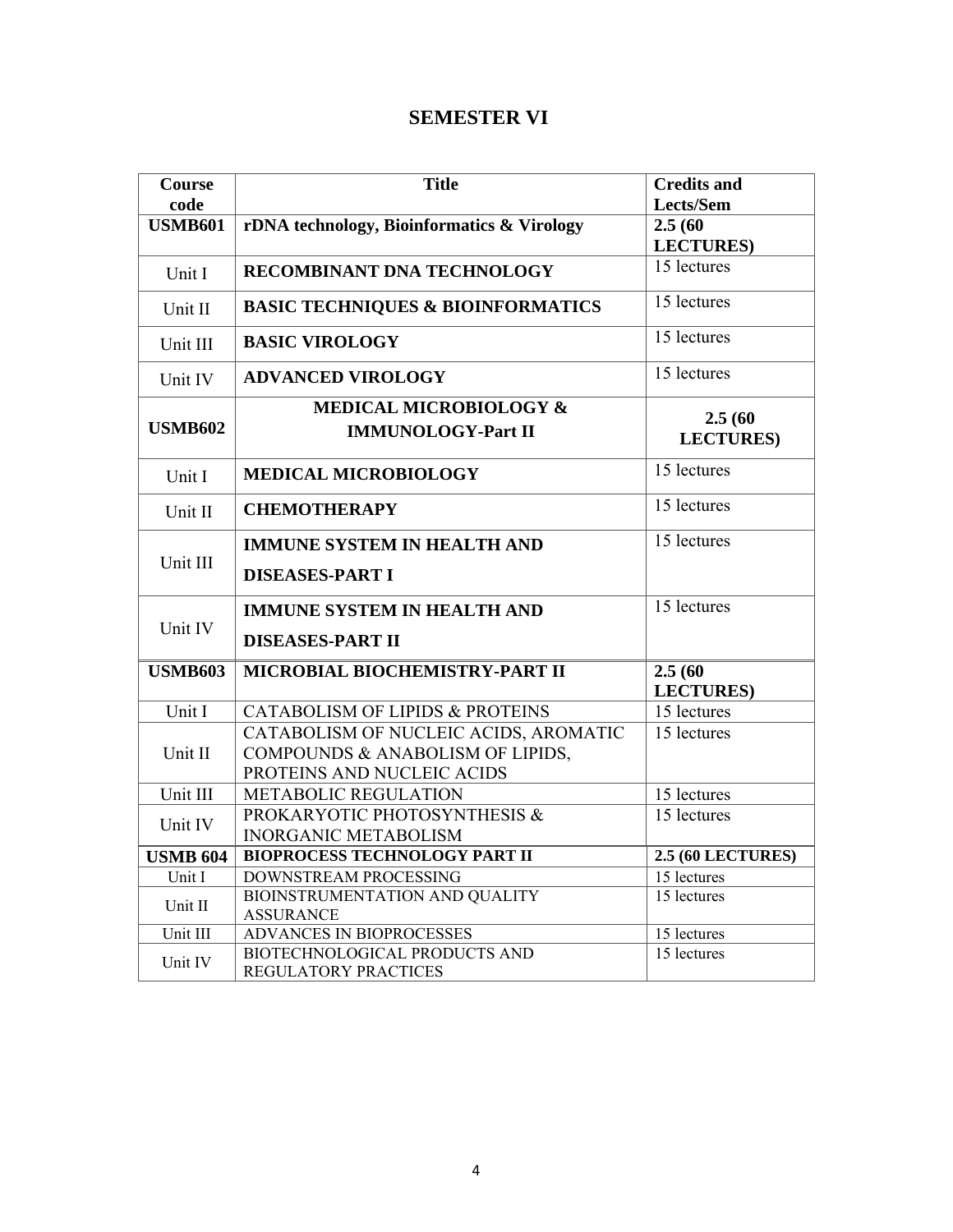# **T. Y. BSc. MICROBIOLOGY PRACTICAL SYLLABUS**

# **SEMESTER V**

| <b>Course code</b> | <b>Practical Syllabus</b>                                                         | <b>Credits &amp; lectures</b> |
|--------------------|-----------------------------------------------------------------------------------|-------------------------------|
| <b>USMBP05</b>     | Based on USMB501 and USMB502 of   Credits 3 (8 periods/week)<br><b>Semester V</b> |                               |
| USMBP06            | Based on USMB503 and USMB504 of   Credits 3 (8 periods/week)<br><b>Semester V</b> |                               |

# **SEMESTER VI**

| Course code    | <b>Practical Syllabus</b>                                                          | <b>Credits &amp; lectures</b> |
|----------------|------------------------------------------------------------------------------------|-------------------------------|
| <b>USMBP07</b> | Based on USMB601 and USMB602 of   Credits 3 (8 periods/week)<br><b>Semester VI</b> |                               |
| <b>USMBP08</b> | Based on USMB603 and USMB604 of   Credits 3 (8 periods/week)<br><b>Semester VI</b> |                               |

**Each theory and practical period shall be of 48 minutes duration.**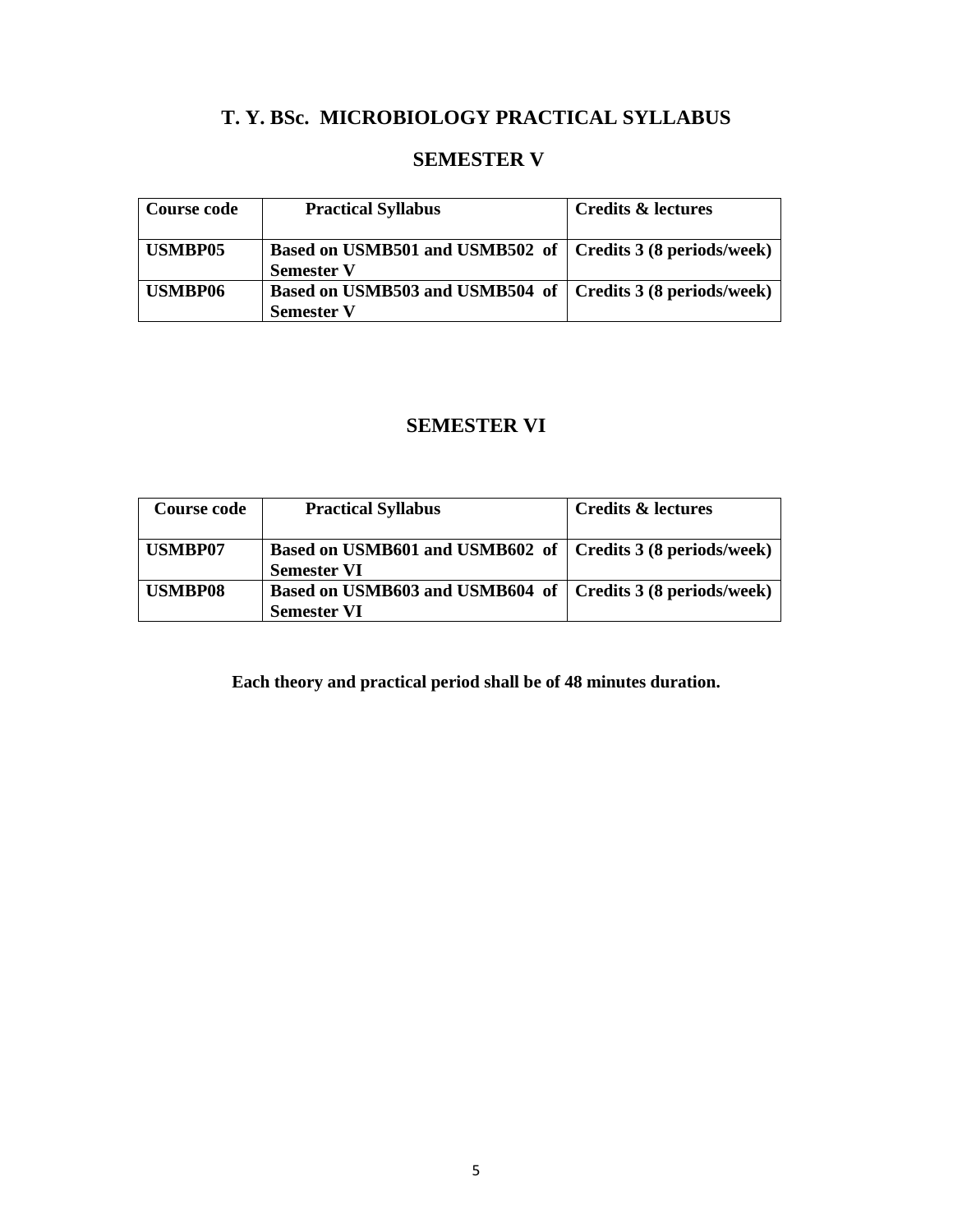# **SEMESTER V**

# **Microbiology: Detail Syllabus**

| <b>Course Code</b>                               | <b>Title</b>                                                                                  | <b>Lectures</b>              |
|--------------------------------------------------|-----------------------------------------------------------------------------------------------|------------------------------|
| <b>USMB501</b>                                   | <b>MICROBIAL GENETICS</b>                                                                     | 2.5 Credits<br>(60 Lectures) |
| Unit I                                           |                                                                                               | <b>15 Lectures</b>           |
| <b>Classical Genetics</b>                        |                                                                                               |                              |
| 1.1. Branches of Genetics                        |                                                                                               | 1 Lecture                    |
| 1.1.a. Transmission genetics                     |                                                                                               |                              |
| 1.1.1.b. Molecular genetics                      |                                                                                               |                              |
| 1.1.c. Population genetics                       |                                                                                               |                              |
| 1.1.d. Quantitative genetics                     |                                                                                               |                              |
|                                                  |                                                                                               |                              |
| 1.2. Model Organisms                             |                                                                                               | 1 Lecture                    |
|                                                  | 1.2.a. Characteristics of a model organism                                                    |                              |
|                                                  | 1.2.b. Examples of model organisms used in study                                              |                              |
|                                                  | 1.2.c. Examples of studies undertaken using prokaryotic and eukaryotic model                  |                              |
| organisms.                                       |                                                                                               |                              |
|                                                  |                                                                                               | 5 Lectures                   |
| 1.3. Plasmids                                    |                                                                                               |                              |
| 1.3.a. Physical nature                           |                                                                                               |                              |
|                                                  | 1.3.b. Detection and isolation of plasmids                                                    |                              |
|                                                  | 1.3.c. Plasmid incompatibility and Plasmid curing<br>1.3.d. Cell to cell transfer of plasmids |                              |
| 1.3.e. Types of plasmids                         |                                                                                               |                              |
|                                                  | i. Resistance Plasmids,                                                                       |                              |
|                                                  | ii. Plasmids encoding Toxins and other Virulence                                              |                              |
|                                                  | Characteristics                                                                               |                              |
|                                                  | iii. col factor                                                                               |                              |
|                                                  | iv. Degradative plasmids                                                                      | 5 Lectures                   |
| <b>1.4. Transposable Elements in Prokaryotes</b> |                                                                                               |                              |
| 1.4.a. Insertion sequences                       |                                                                                               |                              |
| 1.4.b. Transposons                               |                                                                                               |                              |
| $\mathbf{1}$ .                                   | <b>Types</b>                                                                                  |                              |
|                                                  | ii. Structure and properties                                                                  |                              |
| $\overline{111}$ .                               | Mechanism of transposition                                                                    |                              |
| iv.                                              | Transposon mutagenesis                                                                        | <b>3 Lectures</b>            |
| 1.4.c. Integrons                                 |                                                                                               |                              |
| 1.5. Recombination in bacteria                   |                                                                                               |                              |
|                                                  | 1.5.a. General/Homologous recombination                                                       |                              |
| 1.                                               | Molecular mechanism                                                                           |                              |
| ii.                                              | Holliday model of recombination                                                               |                              |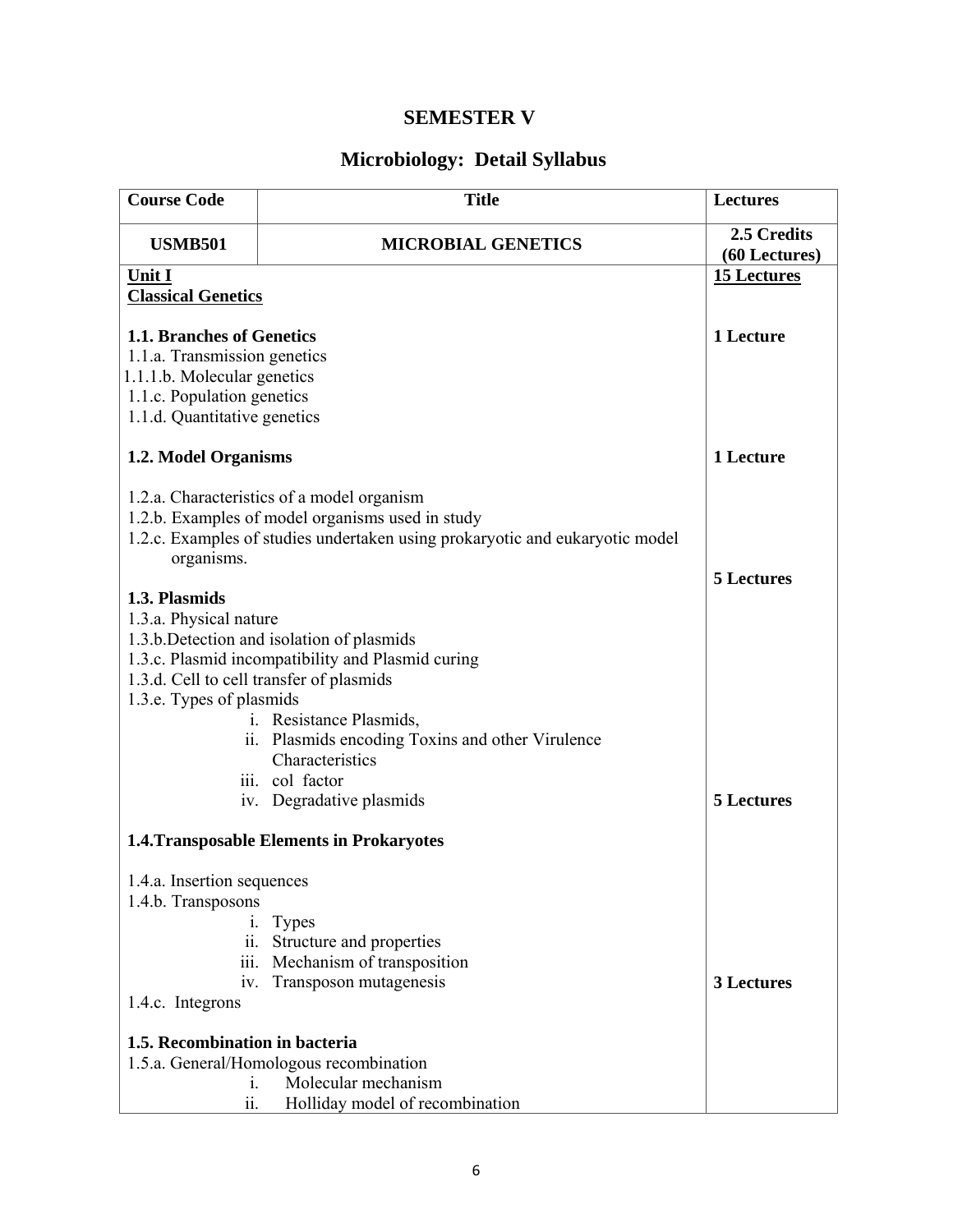| 1.5.b. Site –specific recombination                                                                                                                                                                                                                                                                                                                                                                                                                                                                                                                                                                                                                                                                                                         |                                         |
|---------------------------------------------------------------------------------------------------------------------------------------------------------------------------------------------------------------------------------------------------------------------------------------------------------------------------------------------------------------------------------------------------------------------------------------------------------------------------------------------------------------------------------------------------------------------------------------------------------------------------------------------------------------------------------------------------------------------------------------------|-----------------------------------------|
|                                                                                                                                                                                                                                                                                                                                                                                                                                                                                                                                                                                                                                                                                                                                             |                                         |
| <b>UNIT II</b><br><b>Genetic Exchange</b><br>2.1. Genetic analysis of bacteria<br>2.2. Gene transfer mechanisms in bacteria<br>2.2.a. Transformation<br>i. Introduction and History<br>of<br>transformation<br><b>Types</b><br>prokaryotes--Natural<br>in<br>11.<br>transformation<br>in<br><b>Streptococcus</b><br>pneumoniae,<br>Haemophilus influenzae, and Bacillus subtilis<br>iii. Mapping of bacterial genes using transformation.                                                                                                                                                                                                                                                                                                   | 15 Lectures<br>1 Lectures<br>5 Lectures |
| iv. Problems based on transformation.<br>2.2.b. Conjugation<br>Discovery of conjugation in bacteria<br>1.<br>ii.<br>Properties of F plasmid/Sex factor<br>The conjugation machinery<br>$\overline{111}$ .<br>iv.<br>Hfr<br>strains, their formation and mechanism<br>of<br>conjugation<br>v. F' factor, origin and behavior of F' strains, Sexduction.<br>Mapping of bacterial genes using conjugation (Wolman and<br>V1.<br>Jacob experiment).<br>Problems based on conjugation<br>V11.<br>2.2.c.Transduction<br>Introduction and discovery<br>1.<br>Generalised transduction<br>$\overline{11}$ .<br>Use of Generalised transduction for mapping genes<br>111.<br>Specialised transduction<br>iv.<br>Problems based on transduction<br>V. | <b>5 Lectures</b><br><b>4 Lectures</b>  |
| <b>UNIT III</b><br><b>DNA</b> replication                                                                                                                                                                                                                                                                                                                                                                                                                                                                                                                                                                                                                                                                                                   | <b>15 Lectures</b>                      |
| 3.1. Historical perspective—conservative, dispersive, semi-conservative,<br>Bidirectional and semi-discontinuous                                                                                                                                                                                                                                                                                                                                                                                                                                                                                                                                                                                                                            | <b>4 Lectures</b>                       |
| 3.2. Prokaryotic DNA replication – Details of molecular mechanism<br>Involved in Initiation, Elongation and Termination                                                                                                                                                                                                                                                                                                                                                                                                                                                                                                                                                                                                                     | <b>4 Lectures</b>                       |
| 3.3. Enzymes and proteins associated with DNA replication-primase,<br>helicase, topoisomerase, SSB, DNA polymerases, ligases, Ter and Tus<br>proteins                                                                                                                                                                                                                                                                                                                                                                                                                                                                                                                                                                                       | <b>4 Lecture</b>                        |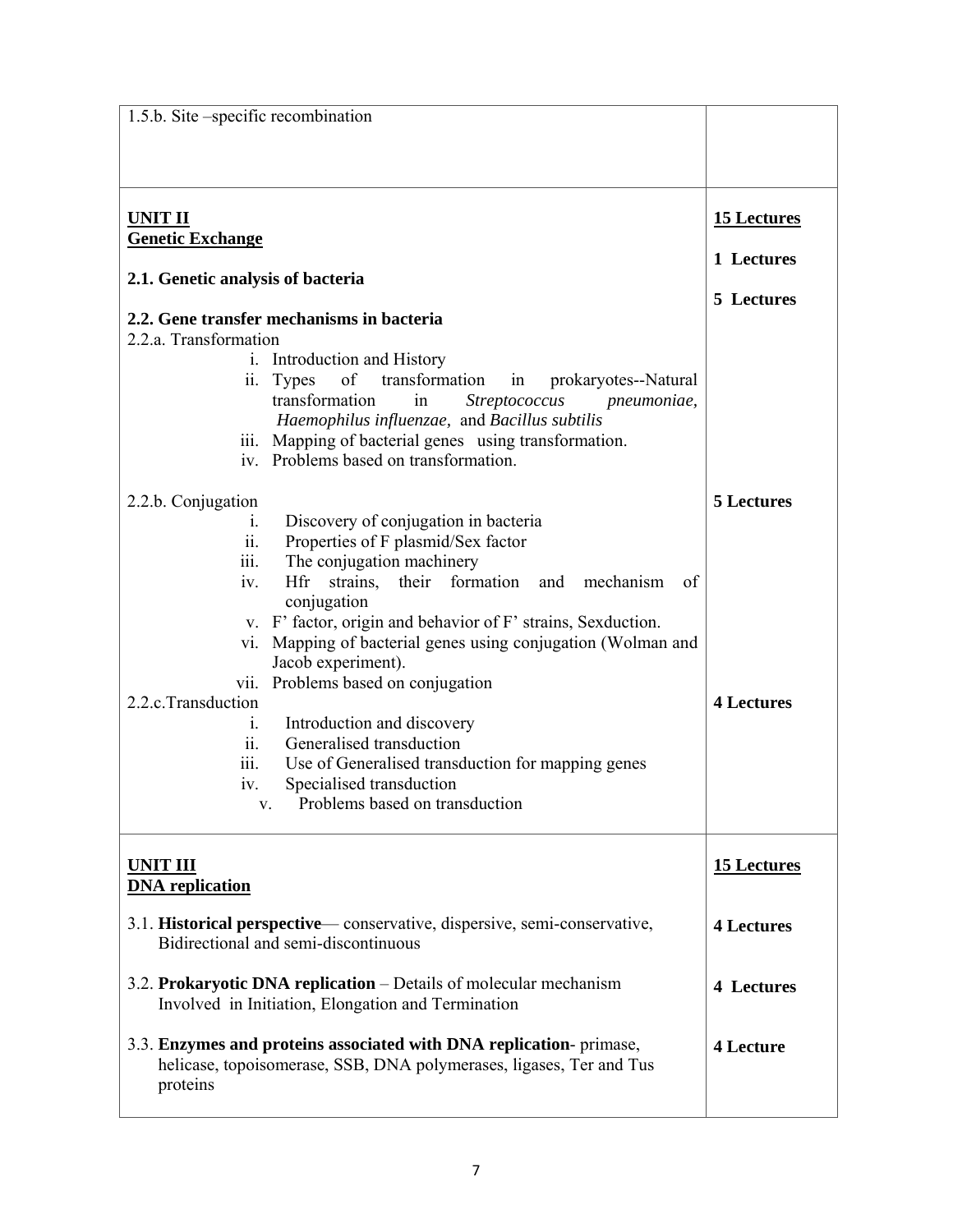| 3.4. Eukaryotic DNA replication-- Molecular details of DNA synthesis,                                                                         | 2 Lecture          |
|-----------------------------------------------------------------------------------------------------------------------------------------------|--------------------|
| replicating the ends of the chromosomes                                                                                                       |                    |
|                                                                                                                                               |                    |
| 3.5. Rolling circle mode of replication                                                                                                       | <b>1 Lectures</b>  |
|                                                                                                                                               |                    |
| Unit IV                                                                                                                                       |                    |
| <b>Mutation and Repair</b>                                                                                                                    | <b>15 Lectures</b> |
| 4.1. Mutation                                                                                                                                 |                    |
| 4.1.a. Terminology: alleles, homozygous, heterozygous, genotype, phenotype,<br>Somatic mutation, Germline mutation, Gene mutation, Chromosome | 1 Lectures         |
| mutation,                                                                                                                                     |                    |
| phenotypic lag, hotspots and mutator genes                                                                                                    |                    |
|                                                                                                                                               |                    |
| 4.1.b. Fluctuation test.                                                                                                                      | 1 Lecture          |
| 4.1.c. Types of mutations: Point mutation, reverse mutation, suppressor                                                                       | 1 Lectures         |
| mutation,                                                                                                                                     |                    |
| frameshift mutation, conditional lethal mutation, base pair substitution,                                                                     |                    |
| transition, transversion, missense mutation, nonsense mutation, silent                                                                        |                    |
| mutation, neutral mutation, pleiotropic mutations.                                                                                            | <b>4 Lectures</b>  |
| 4.1.d. Causes of mutation: Natural/spontaneous mutation-replication error,                                                                    |                    |
| depurination, deamination. Induced mutation: principle and mechanism                                                                          |                    |
| with                                                                                                                                          |                    |
| illustrative diagrams for -                                                                                                                   |                    |
| i. Chemical mutagens- base analogues, nitrous acid, hydroxyl<br>amine,                                                                        |                    |
| intercalating agents and alkylating agents                                                                                                    |                    |
| ii. Physical mutagen                                                                                                                          |                    |
| iii. Biological mutagen (only examples)                                                                                                       | <b>1 Lectures</b>  |
| 4.1.e. Ames test                                                                                                                              |                    |
| 4.1.f. Detection of mutants                                                                                                                   | 1 Lectures         |
|                                                                                                                                               |                    |
|                                                                                                                                               |                    |
|                                                                                                                                               |                    |
| 4.2. DNA Repair<br>4.2.a. Mismatch repair,                                                                                                    |                    |
| 4.2.b. Light repair                                                                                                                           |                    |
| 4.2.c. Repair of alkylation damage                                                                                                            | 5 Lectures         |
| 4.2.d. Base excision repair                                                                                                                   |                    |
| 4.2.e. Nucleotide excision repair                                                                                                             |                    |
| 4.2.f. SOS repair                                                                                                                             |                    |
|                                                                                                                                               |                    |
|                                                                                                                                               |                    |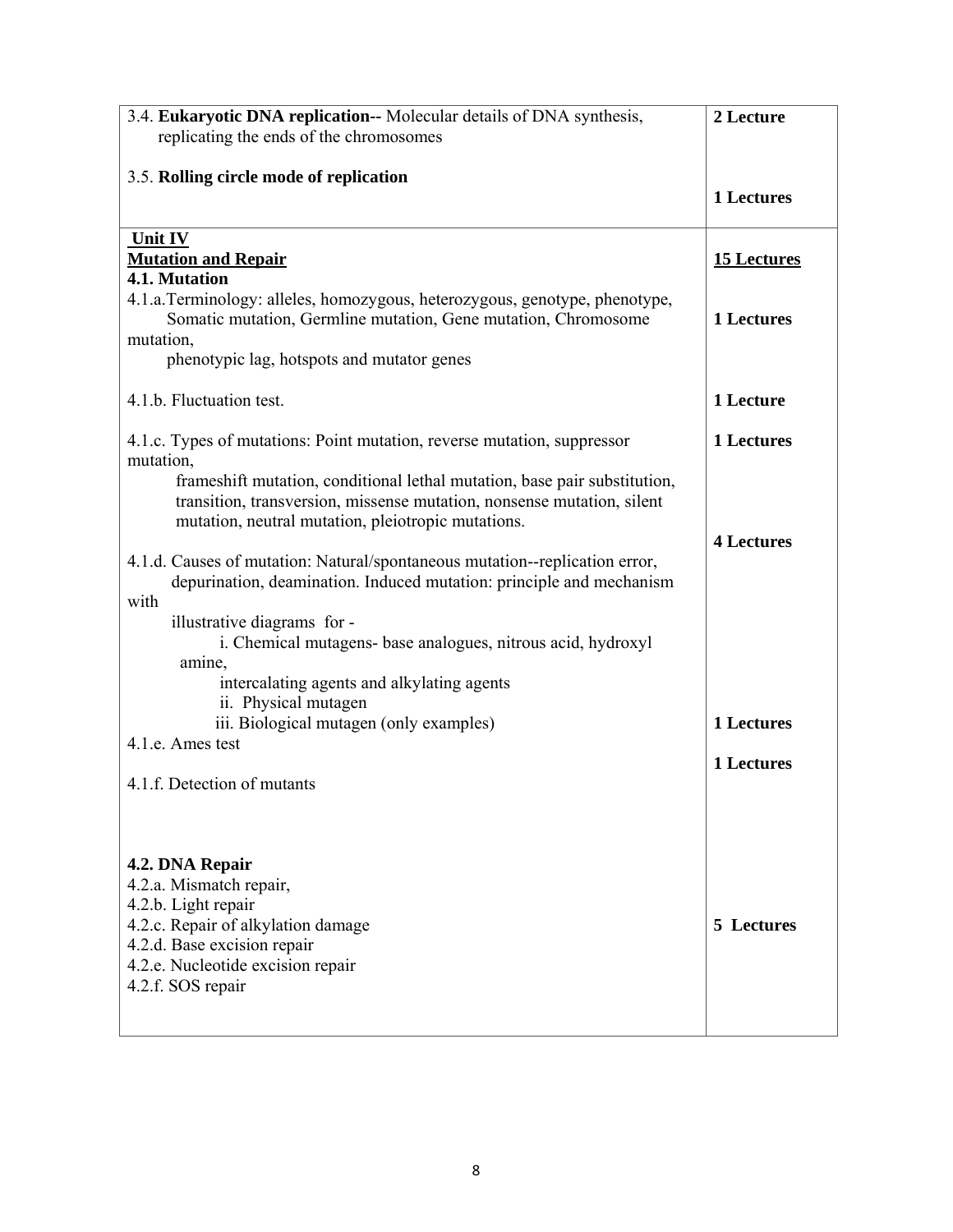|                | MEDICAL MICROBIOLOGY & IMMUNOLOGY-PART I                                   | 2.5 credits       |
|----------------|----------------------------------------------------------------------------|-------------------|
| <b>USMB502</b> |                                                                            | (60)              |
|                |                                                                            | <b>LECTURES</b> ) |
| Unit           | <b>Title</b>                                                               | No. of            |
|                |                                                                            | <b>Lectures</b>   |
|                |                                                                            |                   |
| $\mathbf I$    | <b>Medical Microbiology - Respiratory and Urinary Tract Infections</b>     | 15                |
|                | All infections are to be covered with respect to all details with emphasis |                   |
|                | on Etiology, Transmission, Pathogenesis, Clinical Manifestations, Lab      |                   |
|                | Diagnosis, Prophylaxis, and Treatment.                                     |                   |
|                |                                                                            |                   |
| 1.1            | <b>URT(Upper Respiratory Tract infections)</b>                             |                   |
|                | <b>Streptococcal Pharyngitis</b><br>a.                                     |                   |
|                | Diphtheria<br>b.                                                           | 5                 |
|                | c. Measles:- Rubeola- Rubella Mumps                                        |                   |
|                |                                                                            |                   |
|                |                                                                            |                   |
| 1.2            | <b>LRT</b> (Lower Respiratory Tract infections)                            |                   |
|                | Tuberculosis<br>a.                                                         |                   |
|                | Bacterial pneumonia<br>b.                                                  | $\boldsymbol{7}$  |
|                | Whooping cough<br>$\mathbf{c}$ .                                           |                   |
| 1.3            | <b>UTI</b> (Urinary Tract infections)                                      |                   |
|                | Pathogens & Factors Involved                                               | 3                 |
|                |                                                                            |                   |
| $\mathbf{I}$   | <b>Medical Microbiology - Gastrointestinal and Central Nervous</b>         | 15                |
|                | <b>System Infections</b>                                                   |                   |
|                | <b>GI</b> (Gastrointestinal Tract Infections)                              |                   |
| 2.1            | Salmonella<br>a.                                                           |                   |
|                | Shigella<br>b.                                                             |                   |
|                | E.coli<br>$\mathbf{c}$ .                                                   |                   |
|                | Rota virus<br>d.                                                           |                   |
|                | Hepatitis A<br>e.                                                          | 10                |
|                | E.histolytica<br>f.                                                        |                   |
|                | Food Poisoning: Staphylococcal, Botulism<br>g.                             |                   |
|                |                                                                            |                   |
|                |                                                                            |                   |
|                | <b>CNS (Central Nervous System Infections)</b>                             |                   |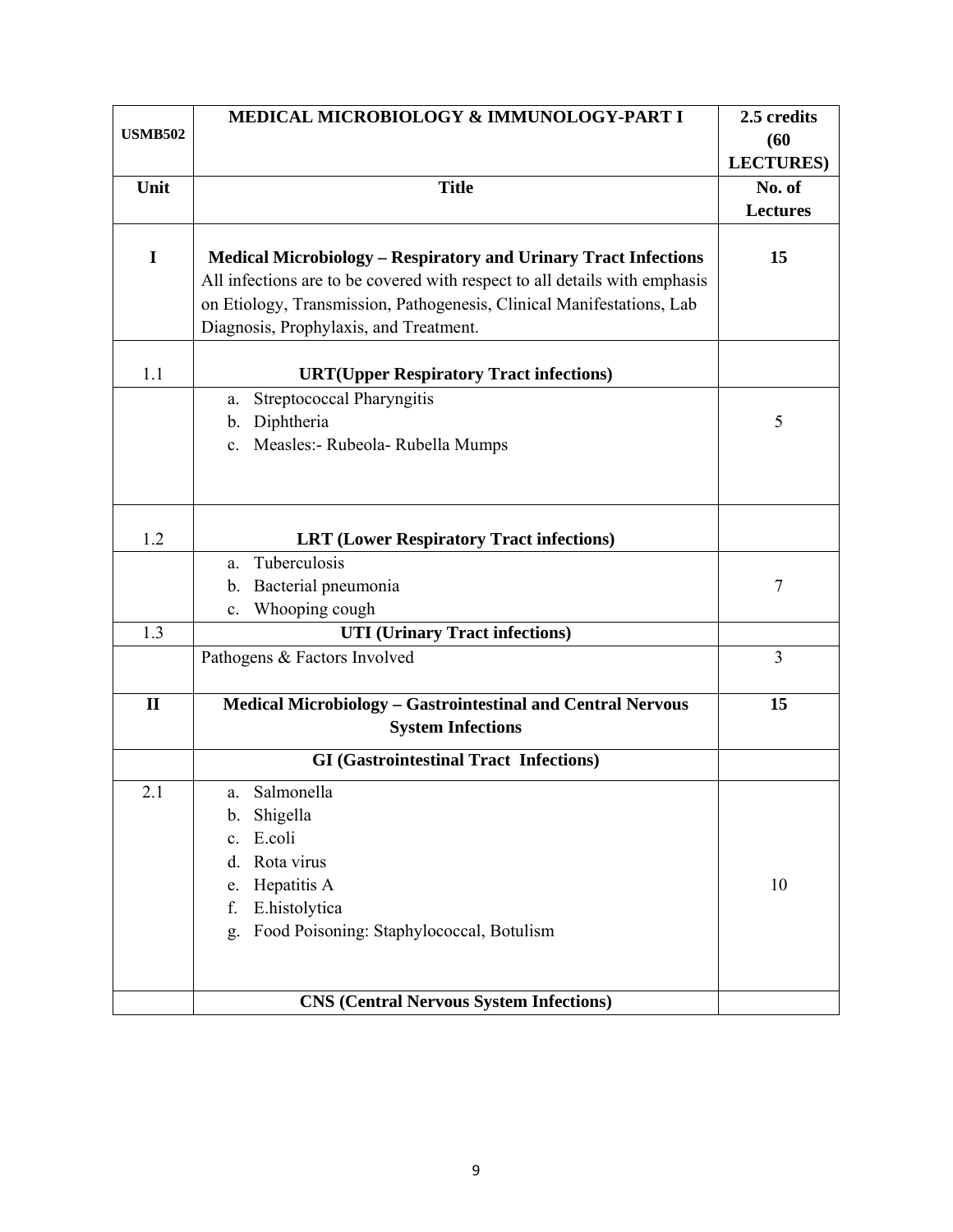| 2.2    | Tetanus<br>a.                                                                   |                |
|--------|---------------------------------------------------------------------------------|----------------|
|        | Polio<br>$\mathbf{b}$ .                                                         |                |
|        | Bacterial Meningitis- Meningococcal, Pneumococcal and<br>$c_{\cdot}$            |                |
|        | Haemophilus                                                                     | 5              |
|        |                                                                                 |                |
|        |                                                                                 |                |
| III    | <b>General Immunology</b>                                                       | 15             |
| 3.1    | Cells of immune system                                                          |                |
| 3.1.a. | T-cells, B-cells, NK-cells                                                      | $\overline{2}$ |
| 3.2    | <b>Cytokines</b>                                                                | 3              |
| 3.2.a. | Properties and Functions                                                        |                |
| 3.2.b. | Cytokines secreted by Th1 and Th2 cells                                         |                |
| 3.3    | <b>Antigen presenting cells</b>                                                 | 3              |
| 3.3.a. | Antigen presentation and processing pathways, (Cytosolic and                    |                |
|        | Endocytic pathway)                                                              |                |
| 3.4    | <b>MHC</b> complex and MHC Molecules.                                           | 3              |
| 3.4.a  | Organization of MHC genes                                                       |                |
| 3.4.b. | Structure of class I and class II molecules                                     |                |
| 3.4.c. | T cell antigen receptors and MHC molecules.                                     |                |
| 3.5    | <b>Complement System</b>                                                        | 4              |
| 3.5.a. | Complement components and notations                                             |                |
| 3.5.b. | Complement activation (classical pathway, Alternate pathway, Lectin<br>pathway) |                |
| 3.5.c. | Biological consequences of complement activation                                |                |
| IV     | <b>T Cells, B Cells and Immune Responses</b>                                    | 15             |
| 4.1    | <b>T</b> cells                                                                  | 6              |
| 4.1.a  | Receptors, structure and organization                                           |                |
| 4.1.b. | T cell development and maturation, positive and negative selection              |                |
| 4.1.c  | T cell activation- TCR Coupled Signaling pathway, Costimulatory                 |                |
|        | signals,                                                                        |                |
| 4.1.d. | T cell differentiation- Generation of effector and memory cells,                |                |
| 4.2    | <b>B</b> cells                                                                  | $\overline{4}$ |
| 4.2.a. | Receptors----structure & organization                                           |                |
| 4.2.b. | B cell development and maturation                                               |                |
| 4.2.c  | $B$ cell activation and differentiation $-$ i) Thymus dependent and             |                |
|        | independent antigens, ii) B cell activating signals, iii) Role of Th cells      |                |
|        | in Humoral response, formation of $T - B$ conjugates, CD40 / CD40L              |                |
|        | interaction, Th cell cytokine signals.                                          |                |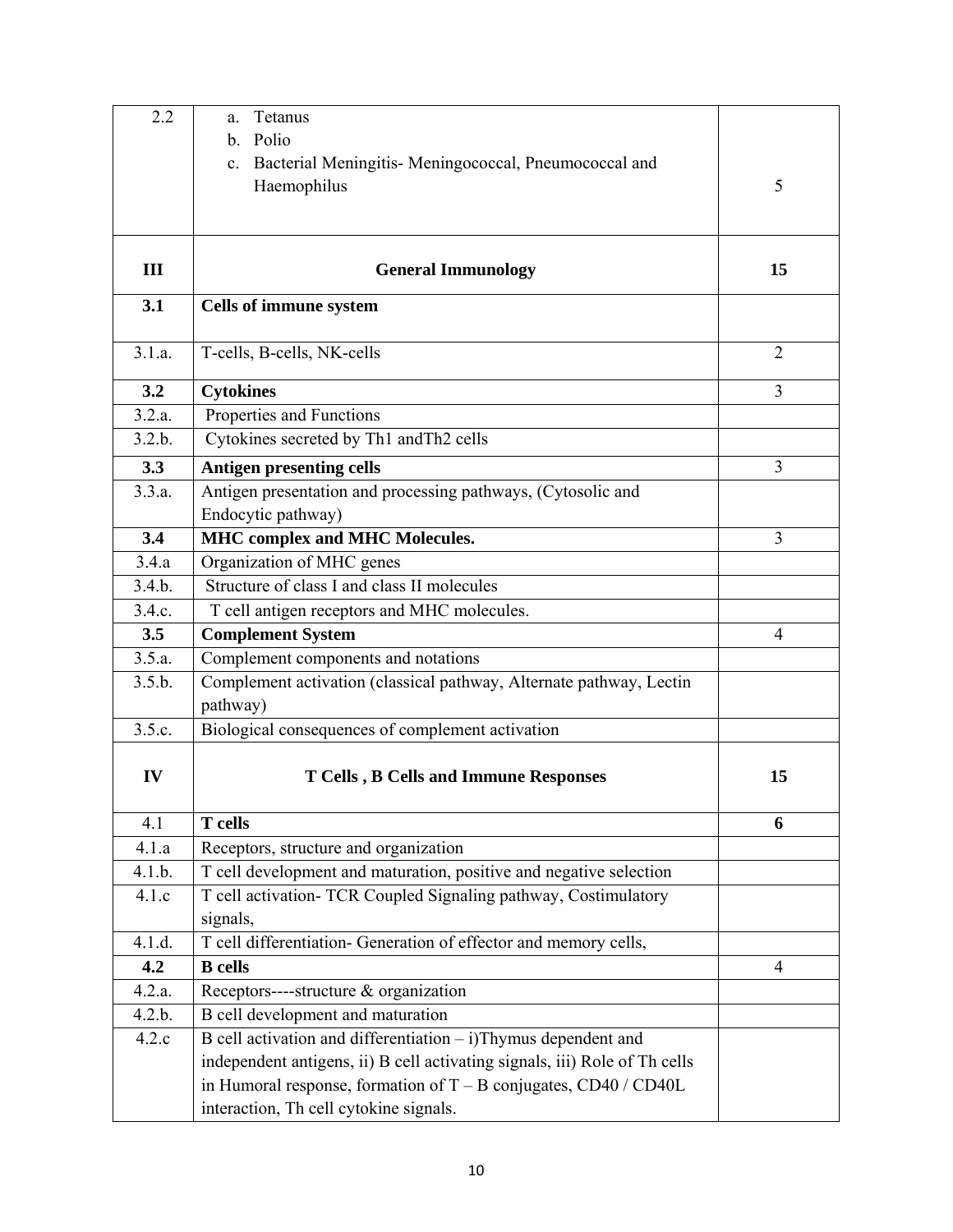| 4.3     | <b>Humoral response</b>                                              | 3 |
|---------|----------------------------------------------------------------------|---|
| 4.3. a. | Induction of Humoral response, Primary and secondary responses       |   |
| 4.3. b. | Germinal centers and antigen induced B cell differentiation          |   |
| 4.3.c   | Affinity maturation and somatic hyper mutation, Ig diversity, class  |   |
|         | switching                                                            |   |
| 4.3.d   | Generation of plasma cells and memory cells, synthesis, assembly and |   |
|         | secretion of immunoglobulins.                                        |   |
| 4.4     | Cell mediated effector response                                      | 2 |
| 4.4.a   | Generation and target destruction by Cytotoxic T cells.              |   |
| 4.4.b   | Killing mechanism of NK cells.                                       |   |
| 4.4.c   | Antibody dependent cell cytotoxicity (ADCC)                          |   |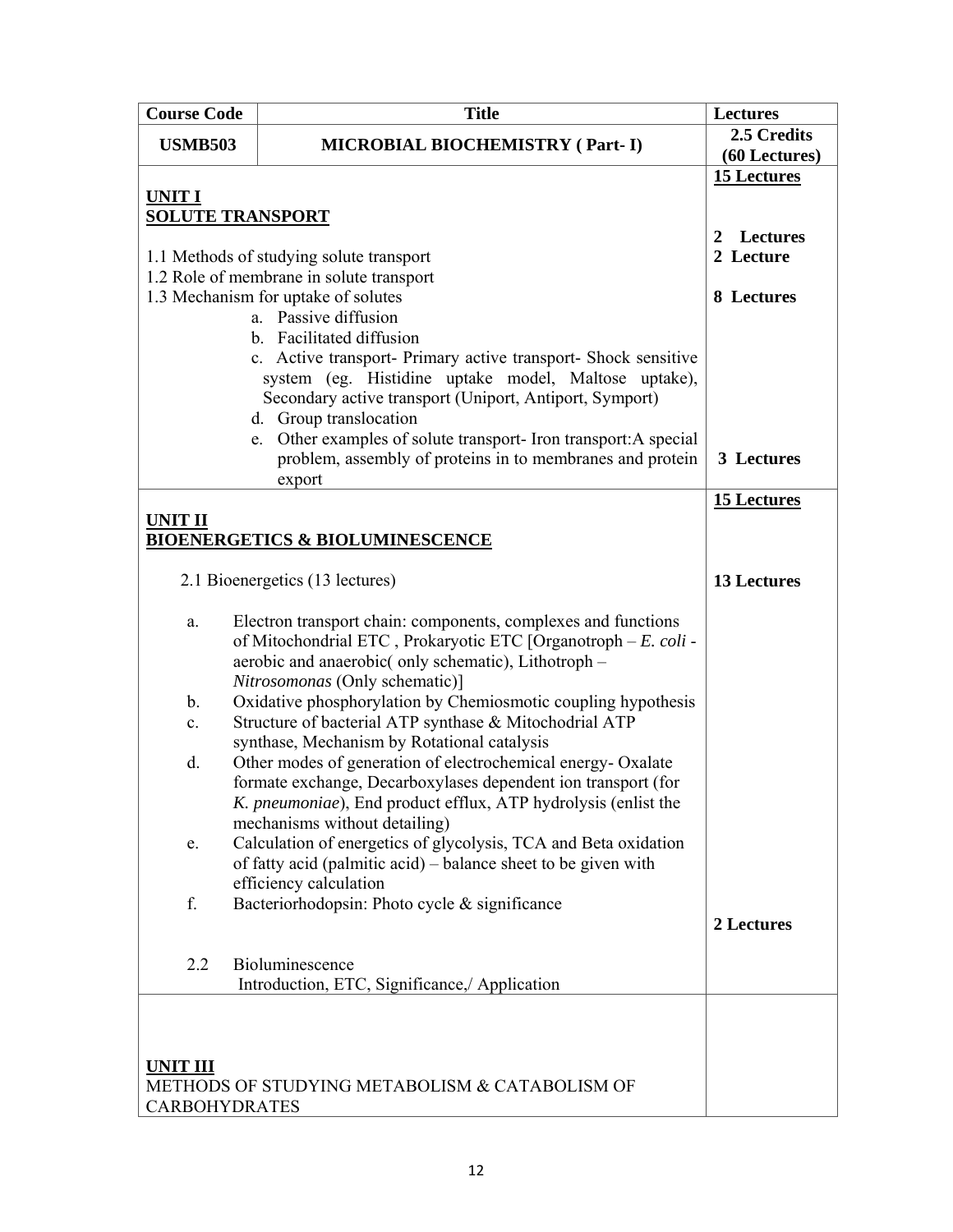|                                                                                                                                                                                                                                                                                                                                                                                                                                                                             | 2 lectures        |
|-----------------------------------------------------------------------------------------------------------------------------------------------------------------------------------------------------------------------------------------------------------------------------------------------------------------------------------------------------------------------------------------------------------------------------------------------------------------------------|-------------------|
| 3.1<br>Methods of studying metabolism                                                                                                                                                                                                                                                                                                                                                                                                                                       |                   |
| a. Use of biochemical mutants, Isotopic labeling, (Including<br>radiorespirometry with reference to EMP&ED), sequential<br>induction technique                                                                                                                                                                                                                                                                                                                              |                   |
| 3.2 Catabolism of Carbohydrates                                                                                                                                                                                                                                                                                                                                                                                                                                             |                   |
| a. Breakdown of polysaccharides – glycogen,<br>starch,<br>cellulose<br>b. Breakdown of oligosaccharides - lactose, maltose, sucrose<br>c. Utilization of monosaccharides - fructose, galactose,<br>mannose<br>d. Major pathways- Glycolysis (EMP), HMP Shunt, ED<br>Phosphoketolase<br>pathway (pentose<br>pathway,<br>phosphoketolase), Bifidobacterium pathway<br>e. Citric acid cycle, anaplerotic reactions, glyoxylate bypass,<br>Incomplete TCA in anaerobic bacteria | 13 lectures       |
| <b>UNIT IV</b>                                                                                                                                                                                                                                                                                                                                                                                                                                                              |                   |
| CATABOLISM & ANABOLISM OF CARBOHYDRATES                                                                                                                                                                                                                                                                                                                                                                                                                                     | 15 Lectures       |
| 4.1 Catabolism of Carbohydrates - Other modes of fermentations in<br>microorganisms: alcohol, mixed acid, butanediol, butyric acid,<br>butanol-acetone, propionic acid (Acrylate pathway).                                                                                                                                                                                                                                                                                  | <b>7</b> lectures |
| 4.2 Amphibolic pathways: role of EMP and TCA cycle                                                                                                                                                                                                                                                                                                                                                                                                                          |                   |
| 4.3 Anabolism of Carbohydrates<br>a. Gluconeogenesis                                                                                                                                                                                                                                                                                                                                                                                                                        |                   |
| b. Biosynthesis of glycogen                                                                                                                                                                                                                                                                                                                                                                                                                                                 | 1 lecture         |
| c. Biosynthesis of Peptidoglycan                                                                                                                                                                                                                                                                                                                                                                                                                                            | <b>7</b> lectures |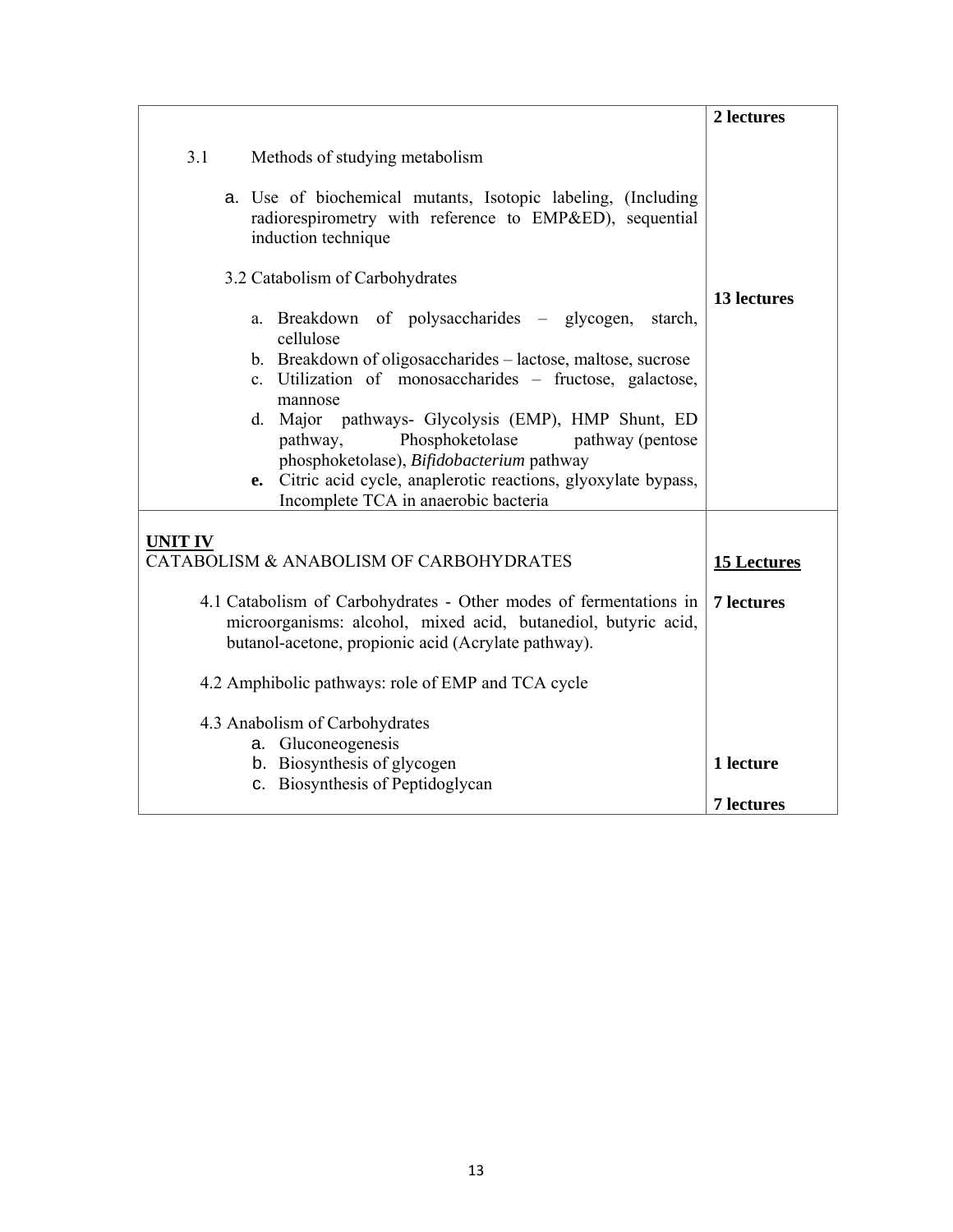| <b>Course Code</b>                                                                    | <b>Title</b>                                                                                                                                                                                                                                                                                                                                                                                                                                                                                                                                                                                  | <b>Lectures</b>                                       |
|---------------------------------------------------------------------------------------|-----------------------------------------------------------------------------------------------------------------------------------------------------------------------------------------------------------------------------------------------------------------------------------------------------------------------------------------------------------------------------------------------------------------------------------------------------------------------------------------------------------------------------------------------------------------------------------------------|-------------------------------------------------------|
| <b>USMB 504</b>                                                                       | <b>BIOPROCESS TECHNOLOGY - Part I</b>                                                                                                                                                                                                                                                                                                                                                                                                                                                                                                                                                         | 2.5 Credits<br>(60 Lectures)                          |
| <b>UNIT I</b><br>improvement<br>1.1. Industrial Strains<br>additives, air             | <b>UPSTREAM PROCESSING - Part 1: Media Preparation and strain</b><br>1.1.a. Strain improvement (One example of each method of strain<br>improvement for primary and secondary metabolite)<br>1.2. Fermentation Media Design<br>1.2.a. Buffers, precursors, steering agents, inducers, inhibitors, antifoam<br>agents, trace elements, Animal cell culture media<br>1.3. Asepsis and Sterilization<br>1.3.a. Sterilization & maintenance of aseptic conditions - vessels, medium,                                                                                                              | 15 Lectures<br>7 Lectures<br>3 Lectures<br>5 Lectures |
| <b>UNIT II</b><br>process monitoring                                                  | <b>UPSTREAM PROCESSING – Part 2: Fermentation equipment and</b>                                                                                                                                                                                                                                                                                                                                                                                                                                                                                                                               | 15 Lectures                                           |
| SSF)                                                                                  | 2.1. Fermentation Equipments<br>2.1.a. Mode of operation (Batch, fed-batch, semi-continuous, continuous,<br>2.1.b. Power Input for mixing (mechanical, hydrodynamic and pneumatic)<br>2.1.c. Types of fermentors - typical constructional features and their<br>importance in the specific processes.<br>i. Mechanical - Waldhof fermenter, trickling generator<br>ii. Hydrodynamic- deep-jet fermenter<br>iii. Pneumatic - air-lift fermenter, bubble-cap fermenter, acetator,<br>cavitator.<br>iv. Animal cell culture reactors.<br>v. Photo-bioreactor, tower and packed tower fermenters, | 10 Lectures                                           |
| 2.2.<br>gases, pH                                                                     | Process parameter monitoring and control<br>2.2.a. Temperature, flow, pressure, dissolved oxygen, foam, inlet and exit                                                                                                                                                                                                                                                                                                                                                                                                                                                                        | 5 Lectures                                            |
| <b>UNIT III</b><br>3.1.<br>3.2.<br>3.3.<br>Vinegar (acetator)<br>3.4.<br>3.5.<br>3.6. | <u>TRADITIONAL INDUSTRIAL FERMENTATIONS – Part 1:</u><br>Production of microbial cells and yeast fermentations<br>Beer-Ale and Lager<br>Wine-Red and white<br>Alcohol from molasses<br>Mushrooms (Agaricus bisporus)<br>Baker's and Brewer's yeast                                                                                                                                                                                                                                                                                                                                            | 15 Lectures                                           |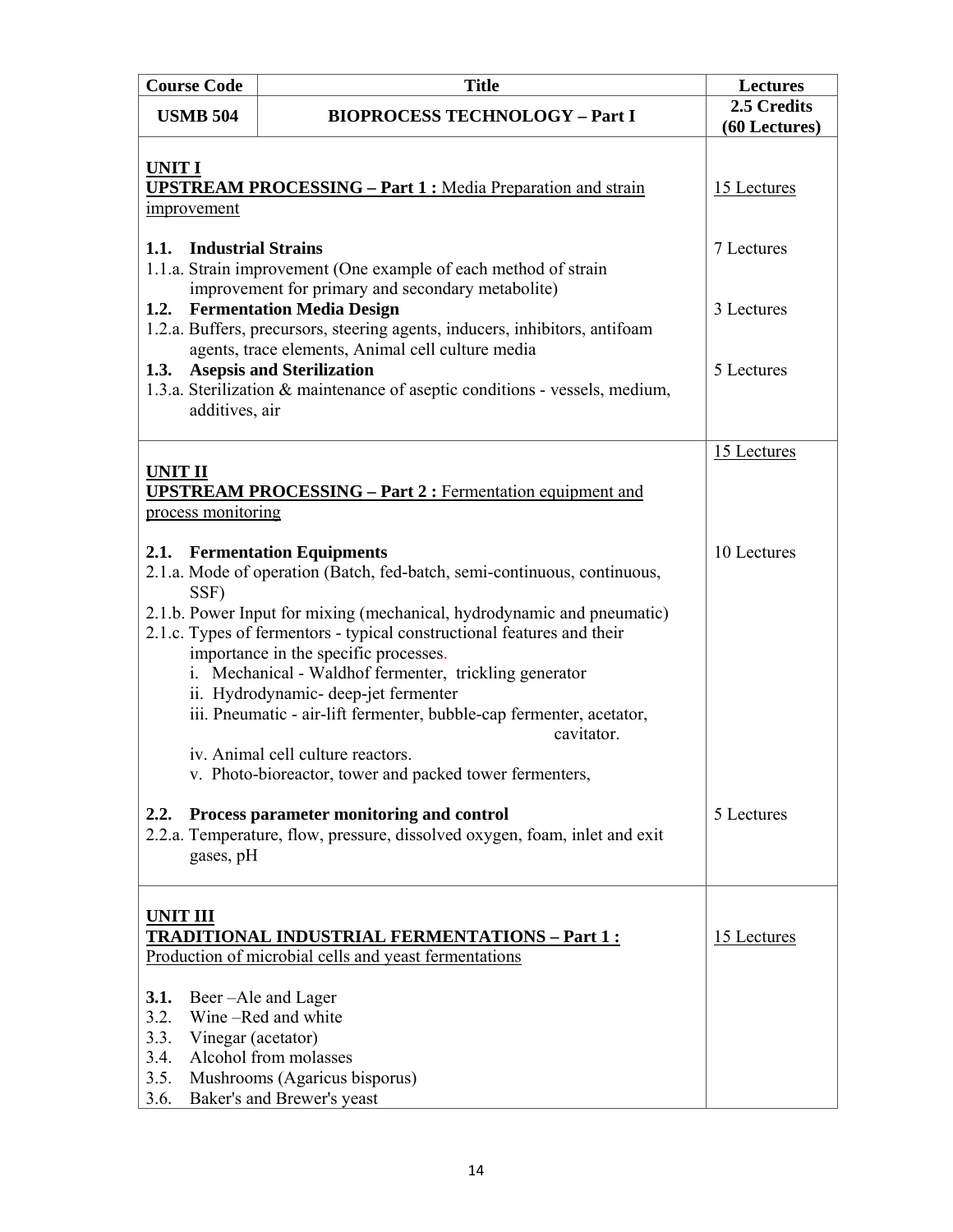| 3.7.<br>Probiotic foods & neutraceuticals<br>Vaccines - General Manufacturing aspects and quality control<br>3.8. |             |
|-------------------------------------------------------------------------------------------------------------------|-------------|
| <b>UNIT IV</b>                                                                                                    | 15 Lectures |
| <b>TRADITIONAL INDUSTRIAL FERMENTATIONS - Part 2:</b><br>Production of primary and secondary metabolites          |             |
| <b>4.1.</b> Penicillins and semisynthetic penicillins                                                             |             |
| 4.2. Streptomycin<br>4.3. Vitamin B12 from Propionibacterium                                                      |             |
| 4.4. Glutamic Acid (direct)<br>4.5. Citric acid - Stationary culture                                              |             |
| 4.6. Biotransformation of Steroids<br>4.7. Amylase enzyme production (Solid state fermentation)                   |             |
|                                                                                                                   |             |

# **Semester V**

# **Practicals**

## **Course code: USMBP05 [Practicals Based on USMB501, Credits -1.5, Lectures- 60]**

- 1. UV survival curve determination of exposure time leading to 90% reduction
- 2. Isolation of mutants using UV mutagenesis
- 3. Replica plate technique for selection  $\&$  characterization of mutants auxotroph  $\&$ antibiotic resistant
- 4. Isolation and detection of plasmid DNA.
- 5. Preparation of competent cells and transformation
- 6. Genetics problems.

## **Course code: USMBP05**

## **[Practical Syllabus Based on USMB502, Credits: 1.5, Lectures : 60 ]**

**1.** Schematic /diagrammatic representation of each system/condition as per the theory syllabus (Respiratory, Urinary, Gastro-intestinal, Central Nervous Systems, Bacteremia, ) **2.** "Diagnostic Cycle" of any one infection of each of the above systems (viz., in upper respiratory tract: Pharyngitis)

**3.** Samples of various forms/procedures used for diagnostic tests - Request forms, Testreports, (Results, Panic report, alert report) to be drawn or attached in the journal.

**4.** Tabulation of:

A. Types of samples, containers, specimens, with reference to the symptoms/ infections.

B. Transport media with reference to samples/suspected pathogen.

C. Collection and Processing of samples in various infections.

D. Primary isolation of suspected pathogens in different infections with reference to pathological samples.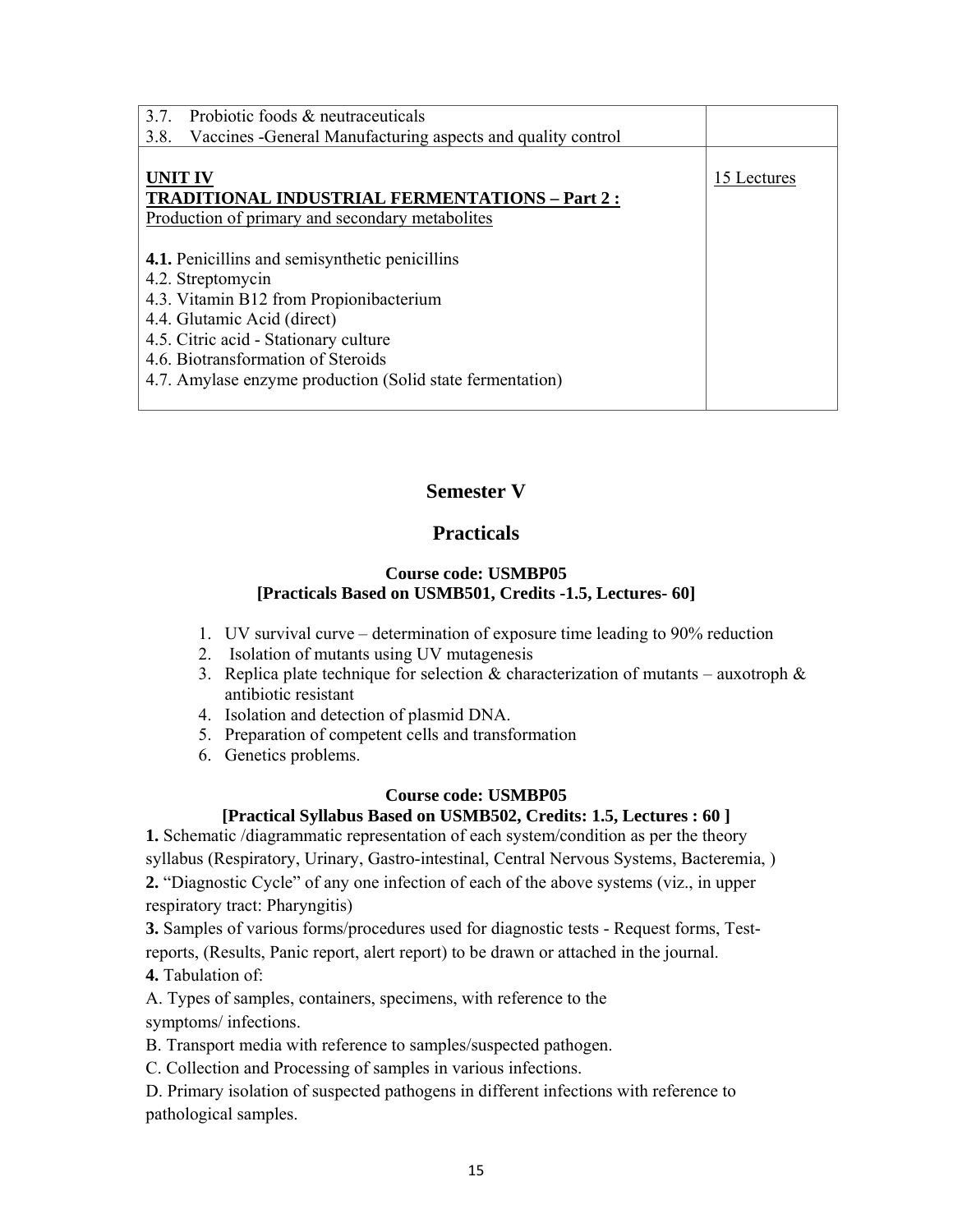E. Rapid tests for identification of pathogens e.g. oxidase, catalase, staining (Acid fast, Metachromatic granules, Capsule)

F. Minimum biochemical media for identification of the pathogens listed in the syllabus i.e. *S. aureus, S. pyogenes, , E. coli, Klebsiella spp(any one)., Salmonella spp(any one)., Shigella spp(any one).,., Proteus spp(any one)., Pseudomonas spp*.(any one).

G. List of samples to be used with the above:

i. **URT**: Nasal swab, pus,

ii. **LRT** : sputum,

iii. **GIT**: Faeces, Rectal swab,

iv. **UTI**: Urine,

v. **Bacteraemia**: Blood,

vi. **CNS**: CSF.

**5.** Case study and problem solving for identification of the pathogen with reference to each of the infections (Include approach writing, suspected organisms, requirements for the identification tests and their justification rapid tests).

**6.** Differential Blood Count.

## **Course code: USMBP06**

## **[Practical Syllabus Based on USMB503, Credits: 1.5, Lectures: 60]**

a. Isolation of bioluminescent bacteria from fish

b. Study of biochemical pathway and study of endproducts of enzymes in characterization of microorganisms

- i. Detection of lysine decarboxylase enzyme
- ii. Oxidative and fermentative utilization of glucose by microbes
- iii. Phosphatase activity detection-qualitative  $\&$  quantitative
- iv. Detection of penicillinase activity
- v. Detection of homo and mixed acid fermentation
- c. Isolation of mitochondria and assay for ETC activity

### **Course Code : USMBP - 6 [Practical Syllabus Based on USMB504 Semester V**

### **Credits : 1.5,Lectures : 60 ]**

### **Practicals Based on USMB 504**

1 Chemical estimation of Penicillin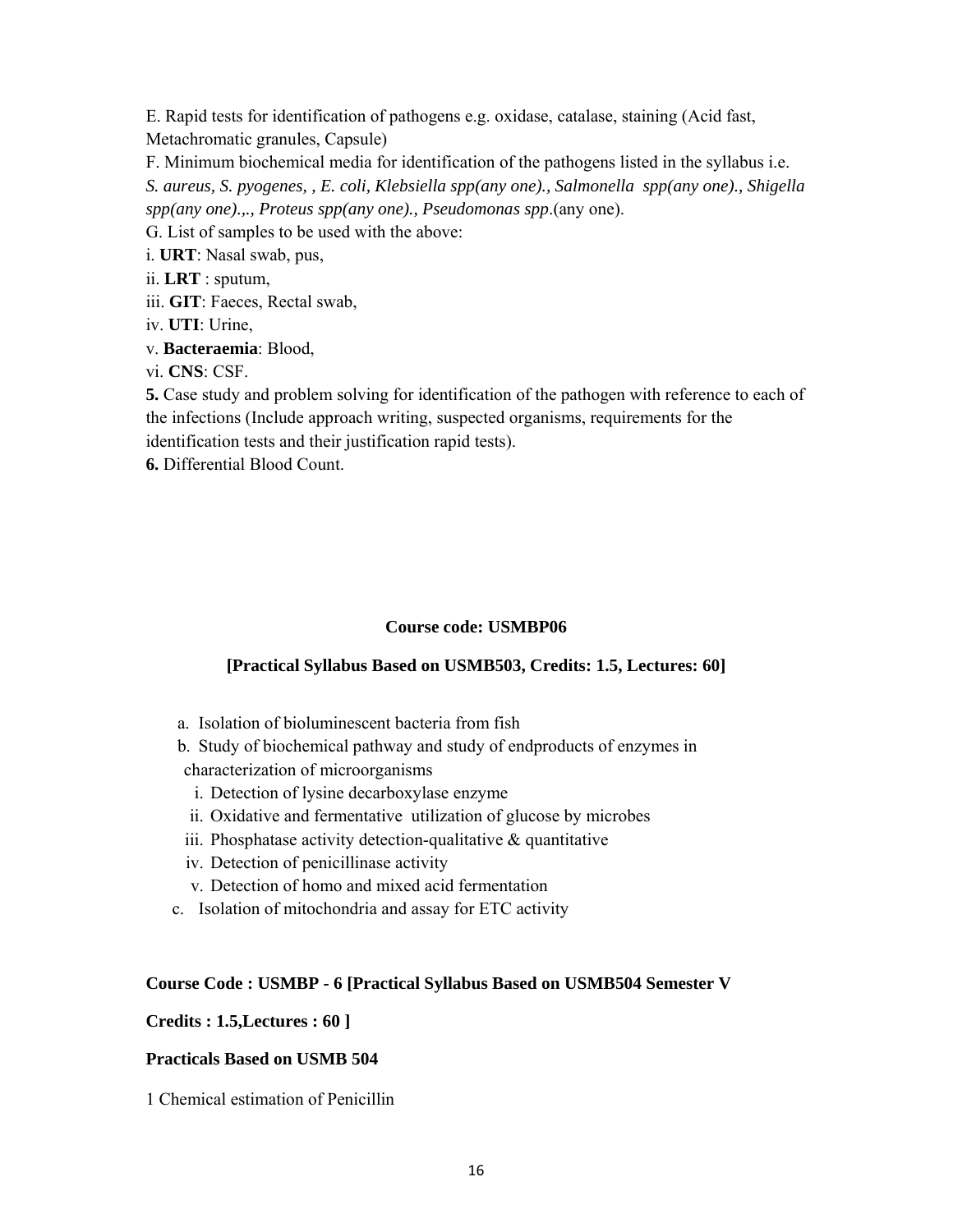2 Bioautography.

- 3 Isolation of lactic acid bacteria from Probiotic foods
- 4 Sugar and alcohol tolerance of Saccharomyces cerevesiae
- 5 Ethanol productions from jaggery
	- a. Chemical estimation of sugar by Cole's Method
	- b. Estimation of Alcohol produced by dichromate method
	- c. Efficiency of fermentation
- 6 Visits:
	- A. Antibiotic production plant or Pharmaceutical Industry.
	- B. Vaccine Production plant (Animal/ Human).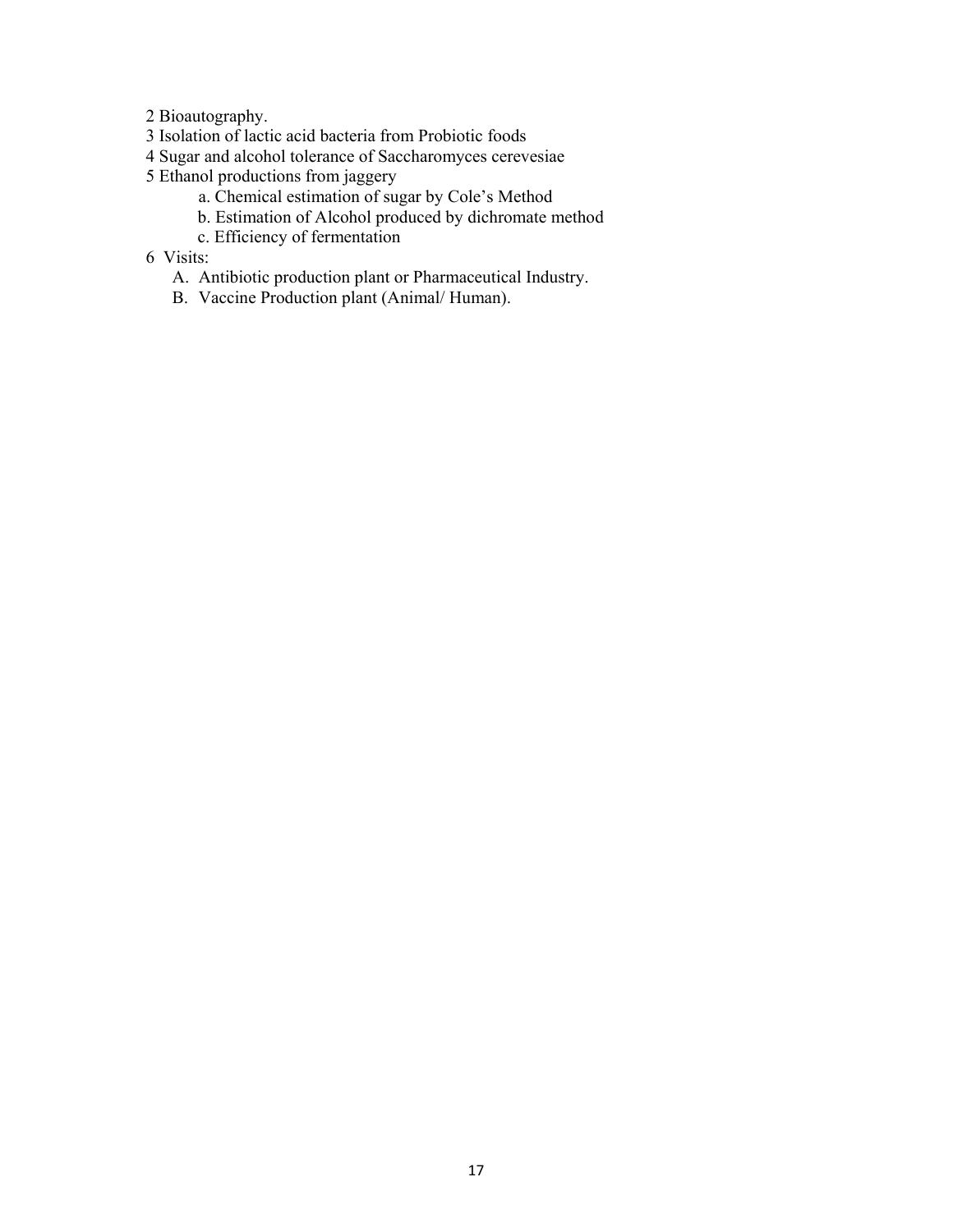## **Semester V: Text Books and References USMB501: Text books**

- 1. Peter J. Russell (2006), "Genetics-A molecular approach",  $2<sup>nd</sup>$  ed.
- 2. Benjamin A. Pierce (2008), "Genetics a conceptual approach", 3<sup>rd</sup> ed., W. H. Freeman and company.
- 3. R. H. Tamarin, (2004), "Principles of genetics", Tata McGraw Hill.
- 4. D,.Nelson and M.Cox, (2005), "Lehninger's Principles of biochemistry", 4<sup>th</sup> ed., Macmillan worth Publishers.
- 5. M.Madigan, J.Martinko, J.Parkar, (2009), "Brock Biology of microorganisms",  $12<sup>th</sup>$  ed., Pearson Education International.
- 6. Fairbanks and Anderson, (1999), "Genetics", Wadsworth Publishing Company.
- 7. Prescott, Harley and Klein, "Microbiology",. 7th edition Mc Graw Hill international edition.
- 8. Robert Weaver, "Molecular biology", , 3rd edn. Mc Graw Hill international edition.
- 9. Nancy Trun and Janine Trempy, (2004), "Fundamental bacterial genetics", Blackwell Publishing

### **Reference books:**

- 1. Benjamin Lewin, "Genes IX", , Jones and Bartlett publishers.
- 2. JD Watson, "Molecular biology of the gene",  $, 5<sup>th</sup>$  edn.
- 3. Snustad, Simmons, "Principles of genetics",  $3<sup>rd</sup>$  edn. John Wiley & sons, Inc.

### **USMB502: TEXT BOOKS**

#### **UNIT l and II**

1. Ananthanarayan and Paniker, (2009), "Textbook of Microbiology", 8th

Edition.Universal Press

- 2. Cedric Mims et al, " Medical Microbiology", 3rd Edition Mosby
- 3. Prescott, Harley, Klein, "Microbiology",  $6<sup>th</sup>/7<sup>th</sup>$  Edition McGraw Hill
- 4. Konemann, "Diagnostic Microbiology", 5th and 6th Edition. Lippincott
- 5. Teri Shors Jones "Understanding Viruses" Bartlett Publisher

#### **UNIT III and IV**

1. Richard A. Goldsby, Janis Kuby, "Immunology", , 6th and 7th Edition.

W. H.Freeman and company.

2. Fahim Halim Khan, "The elements of Immunology",. Pearson Education.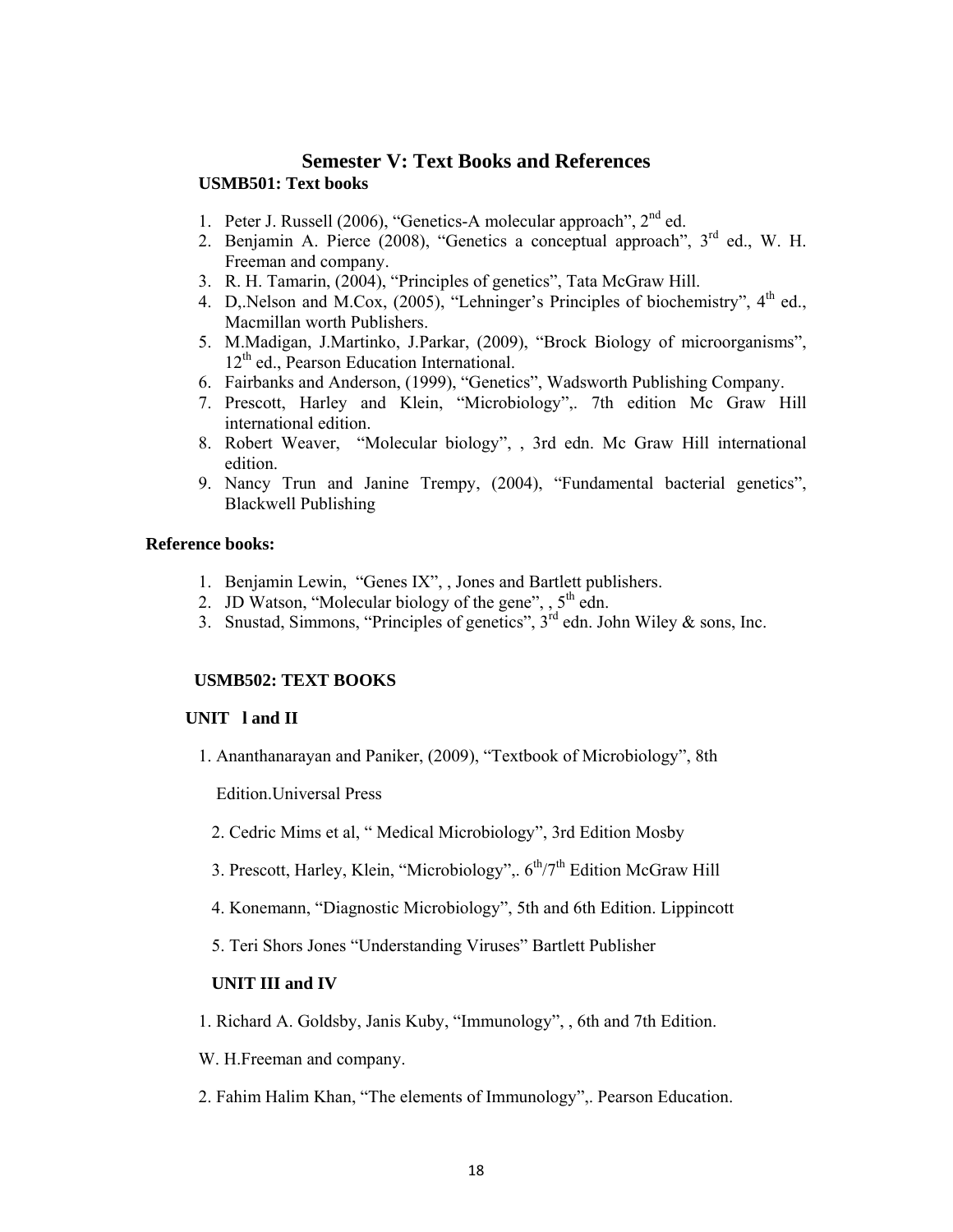3.. Pathak, S., Palan U, "Immunology Essential and Fundamental" ,2nd Edition.

Capital Publishing company. $(3<sup>rd</sup>$  edition Ref.)

4. Ian R. Tizard, "Immunology, An Introduction", 4th - Edition, Saunders college publishing

## **USMB503 : Text books**

- 1. Stanier.R.Y., Ingrahm,J.L., Wheelis, M.L., Painter, R.R,.(1987) General Microbiology,  $5<sup>th</sup>$  edition, The Macmillan press Ltd
- 2. Conn, Stmpf, P. K., Bruening, G. R. H.(1987) Outlines of Biochemistry,  $5<sup>th</sup>$ edition, John Wiley & sons
- 3. Gottschalk, G., (1985), Bacterial Metabolism, 2<sup>nd</sup> edition, Springer Verlag
- 4. White, D., (1995), The Physiology and Biochemistry of Prokaryotes,  $3<sup>rd</sup>$  edition. Oxford University Press
- 5. Nelson, D, Cox, M,(2005), Lehninger Principles of biochemistry,  $4^{th}$  edition, W. H. Freeman and Company  **Reference books:**
- 1. Voet, D & Voet, J. G., (2004), Biochemistry,  $3<sup>rd</sup>$  edition, John Wiley& Sons Inc
- 2. Zubey, G. L (1996), Biochemistry,  $4<sup>th</sup>$  edition, Wm. C. Brown publishers
- 3. Zubey, G. L (1996), Principles of Biochemistry, Wm. C. Brown publishers

#### **USMB504 Text Books**

1. Casida L. E., "Industrial Microbiology" 2009 Reprint, New Age International (P) Ltd, Publishers, New Delhi

2. Stanbury P. F., Whitaker A. & HaII--S. J., 1997, "Principles of Fermentation Technology", 2nd Edition, Aditya Books Pvt. Ltd, New Delhi.

3. Crueger W. and Crueger A. 2000 "Biotechnology -"A Textbook of Industrial Microbiology", 2nd Edition, Panima Publishing Corporation, New Delhi.

4. Prescott and Dunn's ''Industrial Microbiology''.1982 4th Edition, McMillan Publishers

5. Ratledge & B. Kristinsen 2nd edn 2006. ''Basic Biotechnology''. Cambridge University Press.

#### **Reference Books**

1. Peppler, H. J. and Perlman, D. (1979), "Microbial Technology''. Vol 1 & 2, Academic Press

2. Agrawal A. K. and P. Parihar 2005. ''Industrial Microbiology''- Fundamentals and Application AGRIBIOS (India)

3. H. A. Modi, 2009. ''Fermentation Technology'' Vols 1 & 2, Pointer Publications, India 4. Okafor Nkuda 2007 ''Modern Industrial Microbiology and Biotechnology'', Science Publications Enfield, NH, USA.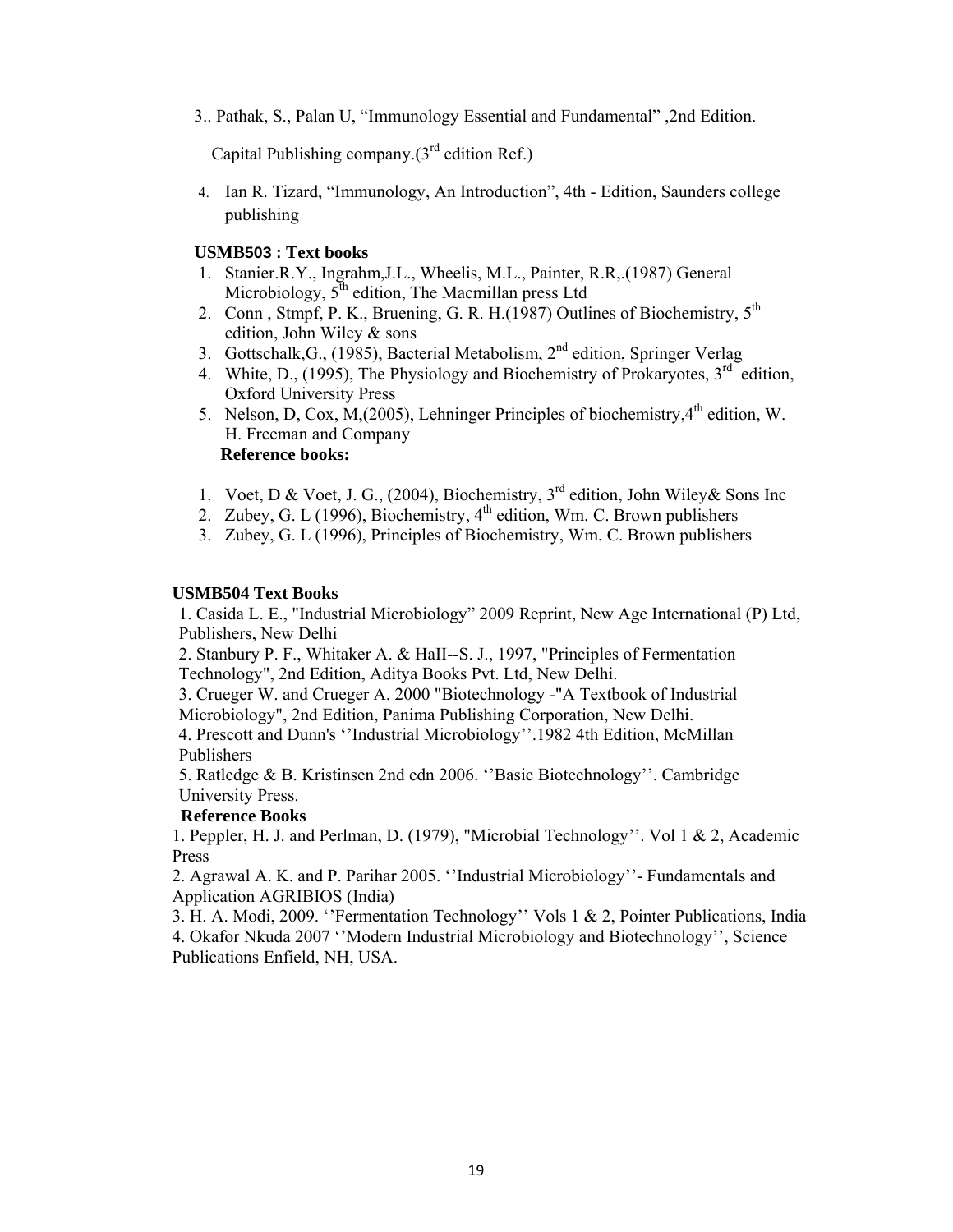# **SEMESTER VI**

# **Microbiology: Detail Syllabus**

| <b>Course Code</b>                                                                                                      | <b>Title</b>                                                                                               | <b>Lectures</b>    |
|-------------------------------------------------------------------------------------------------------------------------|------------------------------------------------------------------------------------------------------------|--------------------|
|                                                                                                                         | <b>Recombinant DNA technology, Bioinformatics</b>                                                          | 2.5 Credits        |
| <b>USMB601</b>                                                                                                          | <b>&amp;Virology</b>                                                                                       | (60 Lectures)      |
|                                                                                                                         |                                                                                                            |                    |
| <b>Unit I</b>                                                                                                           |                                                                                                            | <b>15 Lectures</b> |
|                                                                                                                         | <b>Recombinant DNA technology</b>                                                                          |                    |
|                                                                                                                         | 1.1. Basic steps in Gene Cloning.                                                                          | 2 Lectures         |
| 1.2. Cutting and joining DNA molecules--Restriction and modification<br>systems, restriction endonucleases, DNA ligases |                                                                                                            | 3 Lectures         |
| 1.3. Vectors                                                                                                            | 1.3.a. Plasmids as cloning vectors. The plasmid vectors, pBR322 vector<br>1.3.b. Cloning genes into pBR322 | 3 Lectures         |
| 1.3.d. Cosmids                                                                                                          | 1.3.c. Phage as cloning vectors, cloning genes into phage vector                                           |                    |
| 1.3.e. Shuttle vectors<br>1.3.f. YAC                                                                                    |                                                                                                            |                    |
| 1.4. Methods of transformation                                                                                          |                                                                                                            | 2 Lectures         |
| 1.6. Applications of recombinant DNA technology                                                                         |                                                                                                            | 3 Lectures         |
|                                                                                                                         |                                                                                                            | 2 Lectures         |
| Unit II                                                                                                                 |                                                                                                            |                    |
|                                                                                                                         | <b>Basic Techniques &amp; Bioinformatics</b>                                                               | <b>15 Lectures</b> |
| 2.1. Basic techniques<br>2.1.a. Southern, Northern and Western blotting.<br>2.1.b. Autoradiography                      |                                                                                                            | 3 Lectures         |
| 2.2. Screening and selection methods for identification and isolation of<br>recombinant cells                           |                                                                                                            | 2 Lectures         |
| 2.3. PCR- basic PCR and different types of PCR (Reverse transcriptase PCR,<br>Real time quantitative PCR)               |                                                                                                            | 2 Lectures         |
|                                                                                                                         | 2.4. Bioinformatics<br>2.4.a. Introduction                                                                 |                    |
|                                                                                                                         | Definition,<br>applications<br>of<br>tasks<br>aims,<br>and<br>$\mathbf{1}$ .                               |                    |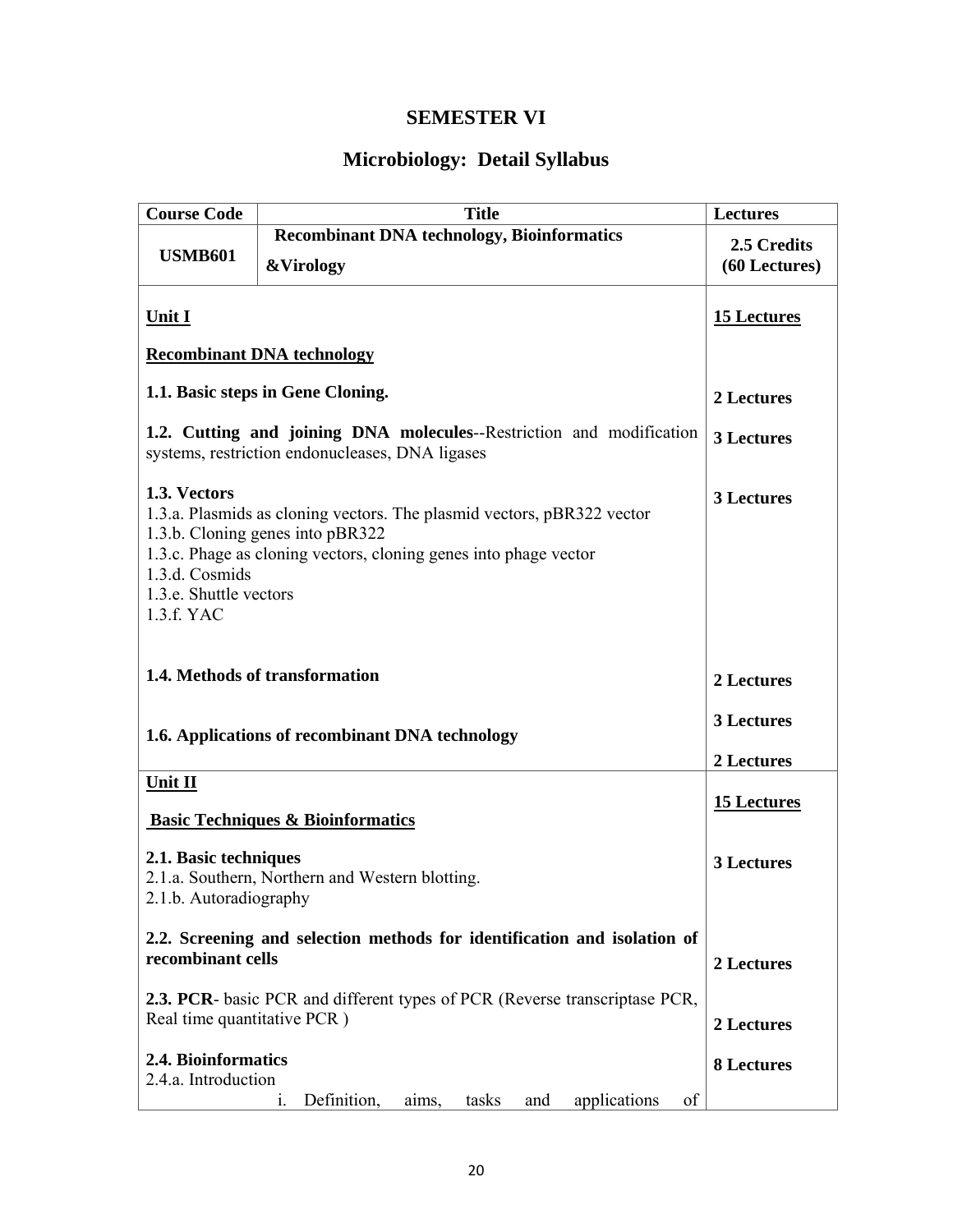| Bioinformatics.                                                                                                                                                                                                                                                                                            |                    |
|------------------------------------------------------------------------------------------------------------------------------------------------------------------------------------------------------------------------------------------------------------------------------------------------------------|--------------------|
| ii. Database, tools and their uses -                                                                                                                                                                                                                                                                       |                    |
| $\triangleright$ Importance, Types and classification of databases                                                                                                                                                                                                                                         |                    |
|                                                                                                                                                                                                                                                                                                            |                    |
| > Nucleic acid sequence databases- EMBL, DDBJ,                                                                                                                                                                                                                                                             |                    |
| GenBank, GSDB, Ensembl and specialized Genomic                                                                                                                                                                                                                                                             |                    |
| resources.                                                                                                                                                                                                                                                                                                 |                    |
| $\triangleright$ Protein<br>sequence<br>databases-PIR,<br>SWISS-PROT,                                                                                                                                                                                                                                      |                    |
| TrEMBL NRL-3D.Protein structure databases-SCOP,                                                                                                                                                                                                                                                            |                    |
| CATH, PROSITE, PRINTS and BLOCKS. KEGG.                                                                                                                                                                                                                                                                    |                    |
| 2.4.b.<br>introduction<br><b>Brief</b><br>Transcriptome,<br>Metabolomics,<br>to<br>Pharmacogenomics,<br>Phylogenetic analysis, Phylogenetic tree, Annotation,<br>2.4.c. Sequence alignment-- global v/s local alignment, FASTA, BLAST.<br>2.4.d. Genomics-structural, functional and comparative genomics. |                    |
| 2.4.e. Proteomics-structural and functional proteomics.                                                                                                                                                                                                                                                    |                    |
| Unit III                                                                                                                                                                                                                                                                                                   |                    |
|                                                                                                                                                                                                                                                                                                            | <b>15 Lectures</b> |
| <b>Basic Virology</b>                                                                                                                                                                                                                                                                                      |                    |
|                                                                                                                                                                                                                                                                                                            |                    |
| 3.1. Viral architecture-                                                                                                                                                                                                                                                                                   | 3 Lectures         |
| 3.1.a. Capsid, viral genome and envelope                                                                                                                                                                                                                                                                   |                    |
| 3.1.b. Structure of TMV, T4, Influenza virus, HIV.                                                                                                                                                                                                                                                         |                    |
|                                                                                                                                                                                                                                                                                                            |                    |
|                                                                                                                                                                                                                                                                                                            |                    |
| 3.2. Viral classification                                                                                                                                                                                                                                                                                  | 1 Lectures         |
|                                                                                                                                                                                                                                                                                                            |                    |
| 3.3. The viral replication cycle-attachment, penetration, uncoating, types of                                                                                                                                                                                                                              | 8 Lectures         |
| viral genome and their replication, assembly, maturation and release. Life                                                                                                                                                                                                                                 |                    |
| cycle of T4 phage, TMV, Influenza Virus and HIV in detail                                                                                                                                                                                                                                                  |                    |
|                                                                                                                                                                                                                                                                                                            |                    |
| 3.4. Cultivation of viruses- cell culture techniques, embryonated egg,                                                                                                                                                                                                                                     |                    |
| laboratory animals                                                                                                                                                                                                                                                                                         | 3 Lectures         |
|                                                                                                                                                                                                                                                                                                            |                    |
| <b>Unit IV</b>                                                                                                                                                                                                                                                                                             | <b>15 Lectures</b> |
| <b>Advanced Virology</b>                                                                                                                                                                                                                                                                                   |                    |
|                                                                                                                                                                                                                                                                                                            |                    |
| 4.1. Visualization and enumeration of virus particles                                                                                                                                                                                                                                                      |                    |
| 4.1.a. Measurement of infectious units                                                                                                                                                                                                                                                                     | <b>8 Lectures</b>  |
| i. Plaque assay                                                                                                                                                                                                                                                                                            |                    |
| ii. Fluorescent focus assay                                                                                                                                                                                                                                                                                |                    |
| iii. Infectious center assay                                                                                                                                                                                                                                                                               |                    |
| iv. Transformation assay                                                                                                                                                                                                                                                                                   |                    |
| v. Endpoint dilution assay.                                                                                                                                                                                                                                                                                |                    |
| 4.1.b. Measurement of virus particles and their components                                                                                                                                                                                                                                                 |                    |
| Electron microscopy<br>$i_{\cdot}$                                                                                                                                                                                                                                                                         |                    |
| ii. Atomic force microscopy<br>iii. Haemagglutination                                                                                                                                                                                                                                                      |                    |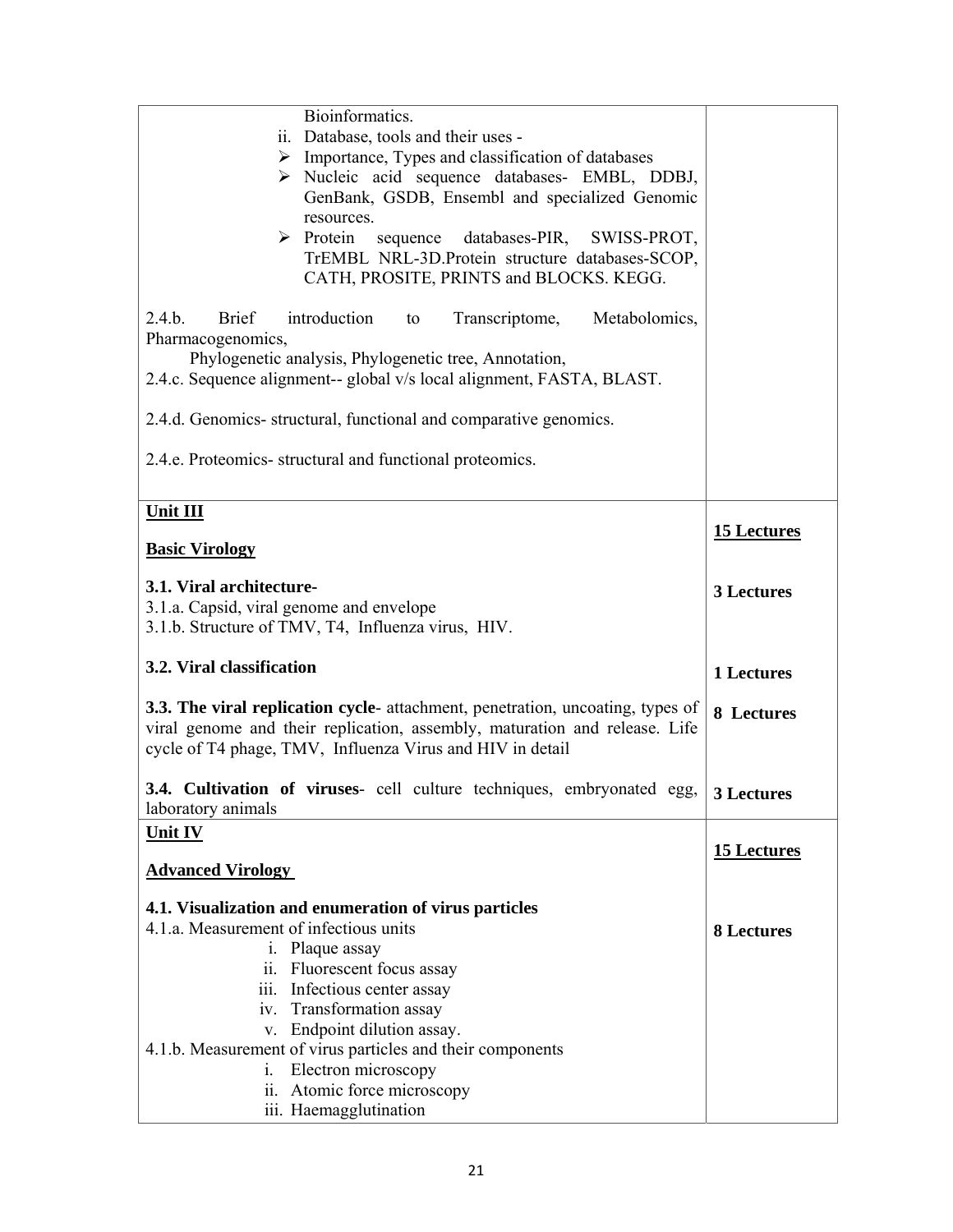| iv. Measurement of viral enzyme activity.                      |                   |
|----------------------------------------------------------------|-------------------|
| 4.2. Regulation of lytic and lysogenic pathway of lambda phage | <b>3 Lectures</b> |
| 4.3. Role of viruses in cancer                                 | 2 Lectures        |
| 4.4. Prions and viroids                                        | 2 Lectures        |
|                                                                |                   |

| <b>COURSE</b><br><b>CODE</b> | MEDICAL MICROBIOLOGY AND IMMUNOLOGY-                              | 2.5CREDITS             |
|------------------------------|-------------------------------------------------------------------|------------------------|
|                              | <b>PARTII</b>                                                     | (60)                   |
| <b>USMB602</b>               |                                                                   | <b>LECTURES</b> )      |
|                              |                                                                   |                        |
| Unit                         | <b>Topic</b>                                                      | <b>No. of Lectures</b> |
|                              |                                                                   |                        |
| $\mathbf{1}$                 | <b>Medical Microbiology</b>                                       | 15                     |
|                              | All infections are to be covered with respect to all details with |                        |
|                              | emphasis on Etiology, Transmission, Pathogenesis, Clinical        |                        |
|                              | Manifestations, Lab Diagnosis, Prophylaxis, and Treatment.        |                        |
| 1.1                          | <b>Sexually Transmitted Diseases</b>                              |                        |
|                              |                                                                   |                        |
| a.                           | HIV infection                                                     |                        |
| $\mathbf{b}$ .               | Syphilis                                                          |                        |
| $\mathbf{c}$ .               | Hepatitis B                                                       | 6                      |
| 1.2                          | <b>Skin Infections</b>                                            |                        |
| a.                           | Pyogenic Staphylococcal& Streptococcal infections                 |                        |
| $b$ .                        | Leprosy and Malaria                                               |                        |
| $\mathbf{c}$ .               | Pseudomonas                                                       | 8                      |
| 1.3                          | <b>Emerging Infections</b>                                        |                        |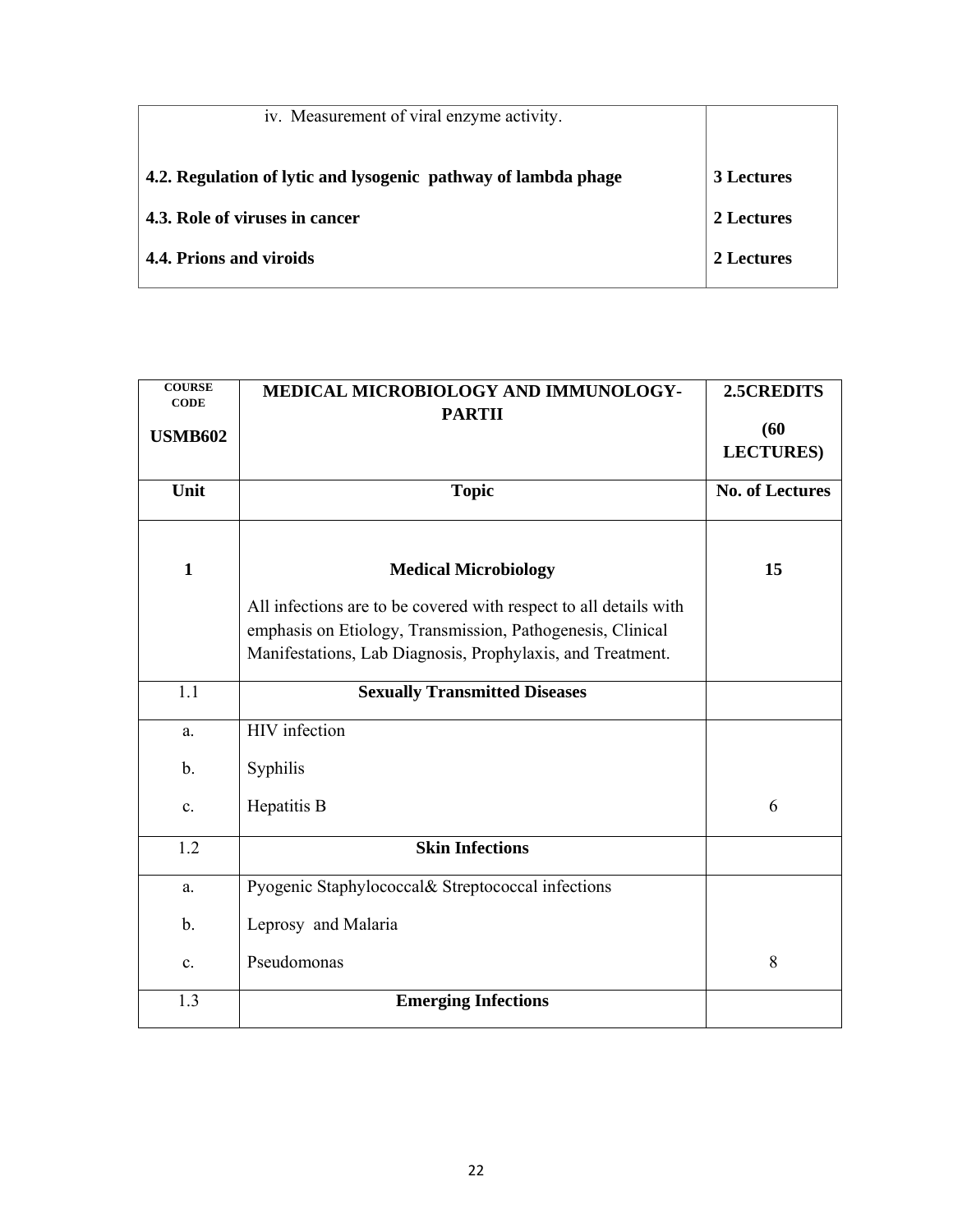| a.               | H1N1                                                                                                                                                                                                                                                                |                |
|------------------|---------------------------------------------------------------------------------------------------------------------------------------------------------------------------------------------------------------------------------------------------------------------|----------------|
| b.               | Avian flu                                                                                                                                                                                                                                                           | 1              |
|                  |                                                                                                                                                                                                                                                                     |                |
| $\mathbf{I}$     | Chemotherapy                                                                                                                                                                                                                                                        | 15             |
| 2.1              | $Basis -$                                                                                                                                                                                                                                                           | 1              |
|                  | a. History & development of chemotherapy                                                                                                                                                                                                                            |                |
|                  | b. General properties of antimicrobial agents                                                                                                                                                                                                                       |                |
|                  | c. Attributes of an ideal antimicrobial agent                                                                                                                                                                                                                       |                |
| 2.2              | Drug Resistance; Origin, Mechanisms & Transmission                                                                                                                                                                                                                  | 3              |
| 2.3              | Selection & Testing: (include E-test & Checker Board Assay)                                                                                                                                                                                                         | $\overline{2}$ |
| 2.4              | Principal Groups of Antibacterial Agents & Mechanism of<br>Action (Tabulation & Mechanism of action)- a. Cell wall<br>inhibitors, b. Inhibitors of protein synthesis c. Inhibitors of<br>Nucleic Acid synthesis, d. Cell membrane disruptors, e.<br>Antimetabolites | 6              |
| 2.5              | Quality Assurance in Diagnostics- Concepts of Quality<br>Assurance in Diagnostics                                                                                                                                                                                   | 3              |
| III              | <b>Immune System in Health and Diseases-Part I</b>                                                                                                                                                                                                                  | 15             |
| 3.1              | <b>Antigen-Antibody Reactions</b>                                                                                                                                                                                                                                   | $\overline{7}$ |
|                  | Precipitation, agglutination, passive agglutination, agglutination<br>inhibition, Complement Fixation, Radioimmunoassay (RIA),<br>Enzyme immunoassays (EIA), Immunofluorescence, western<br>blot technique                                                          |                |
| 3.2              | Vaccines                                                                                                                                                                                                                                                            | 8              |
| 3.2.a.           | Active and passive immunization                                                                                                                                                                                                                                     |                |
| 3.2.b.<br>3.2.c. | Types of vaccines - Killed and attenuated vaccines, Whole<br>organism vaccines, Purified macromolecules as vaccines,<br>recombinant vector vaccines, DNA vaccines,<br>Use of adjuvants in vaccine                                                                   |                |
|                  |                                                                                                                                                                                                                                                                     |                |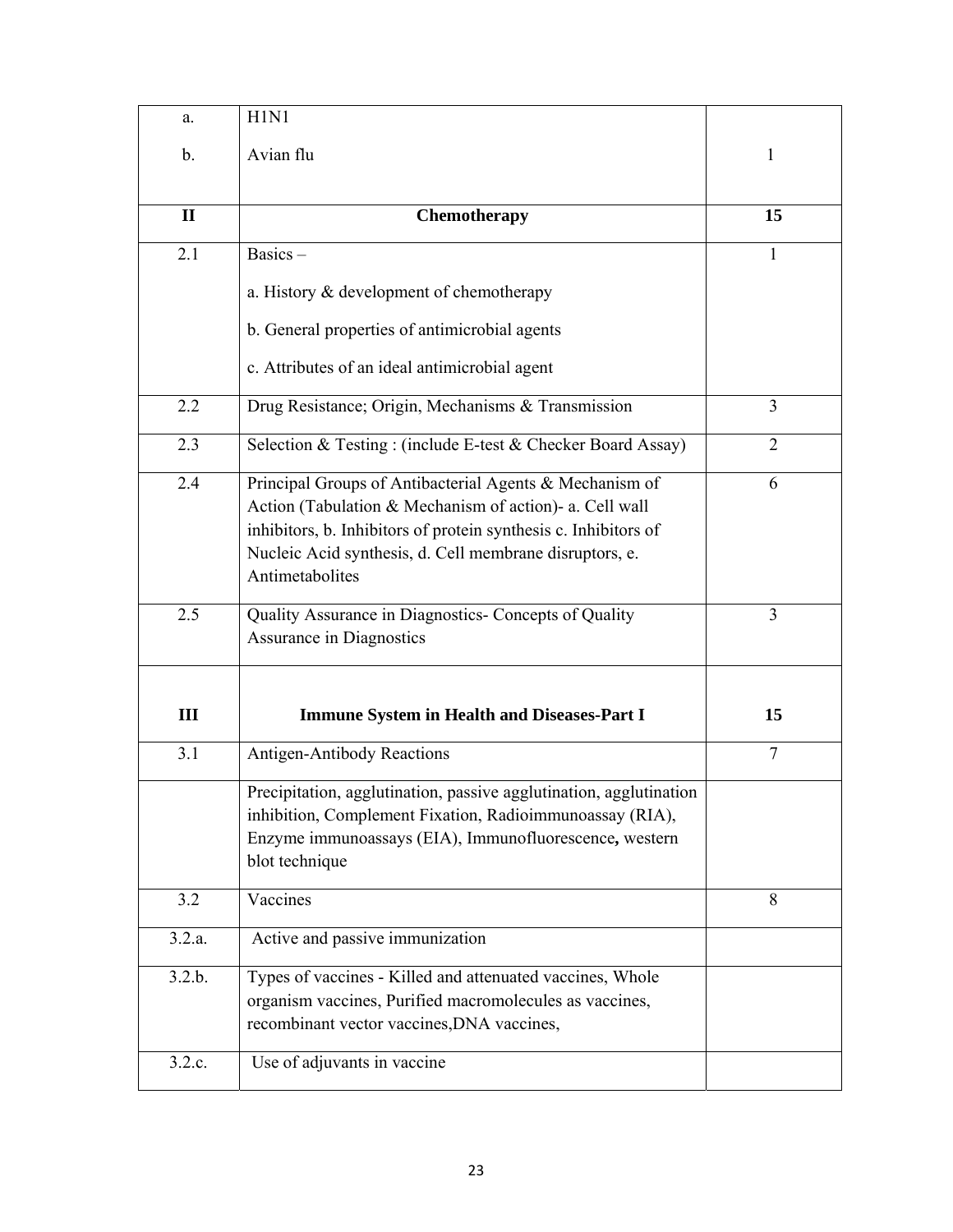| 3.2.d. | New vaccine strategies                                                                                                                      |                         |
|--------|---------------------------------------------------------------------------------------------------------------------------------------------|-------------------------|
| 3.2.e  | Ideal vaccine                                                                                                                               |                         |
| 3.2.f. | Route of vaccine administration, Vaccination schedule, Failures<br>in vaccination.                                                          |                         |
| IV     | <b>Immune System in Health and Diseases-Part II</b>                                                                                         | 15                      |
| 4.1    | Immunohaematology                                                                                                                           | $\overline{\mathbf{3}}$ |
| 4.1.a. | Human blood group systems, ABO, secretors and non<br>secretors, Bombay Blood group. Rhesus system and list of<br>other blood group systems. |                         |
| 4.1.b. | Haemolytic disease of new borne, Coombs test.                                                                                               |                         |
| 4.2    | Hypersensitivity                                                                                                                            | 5                       |
| 4.2.a. | Coombs and Gells classification                                                                                                             |                         |
| 4.2.b. | Type I to Type IV hypersensitivity, Mechanism and<br>manifestation.                                                                         |                         |
| 4.3    | <b>Autoimmunity</b>                                                                                                                         | $\overline{2}$          |
| 4.3.a  | Definition of immune tolerance                                                                                                              |                         |
| 4.3.b. | Definition Immune suppression and autoimmunity                                                                                              |                         |
| 4.3.c. | Study of autoimmune diseases-Hashimoto's Thyroiditis,<br>Autoimmune anemias, IDDM, Graves disease, SLE,<br>Rheumatoid arthritis.            |                         |
| 4.4    | <b>Transplantation immunology</b>                                                                                                           | 3                       |
| 4.4.a. | Terms used to denote different types of transplants.                                                                                        |                         |
| 4.4.b. | Types of graft rejection, Clinical manifestation of graft<br>rejection                                                                      |                         |
| 4.4.c. | General and specific immunosuppresive therapy Only enlisting                                                                                |                         |
| 4.5    | Monoclonal antibodies- Preparation, applications,                                                                                           | $\boldsymbol{2}$        |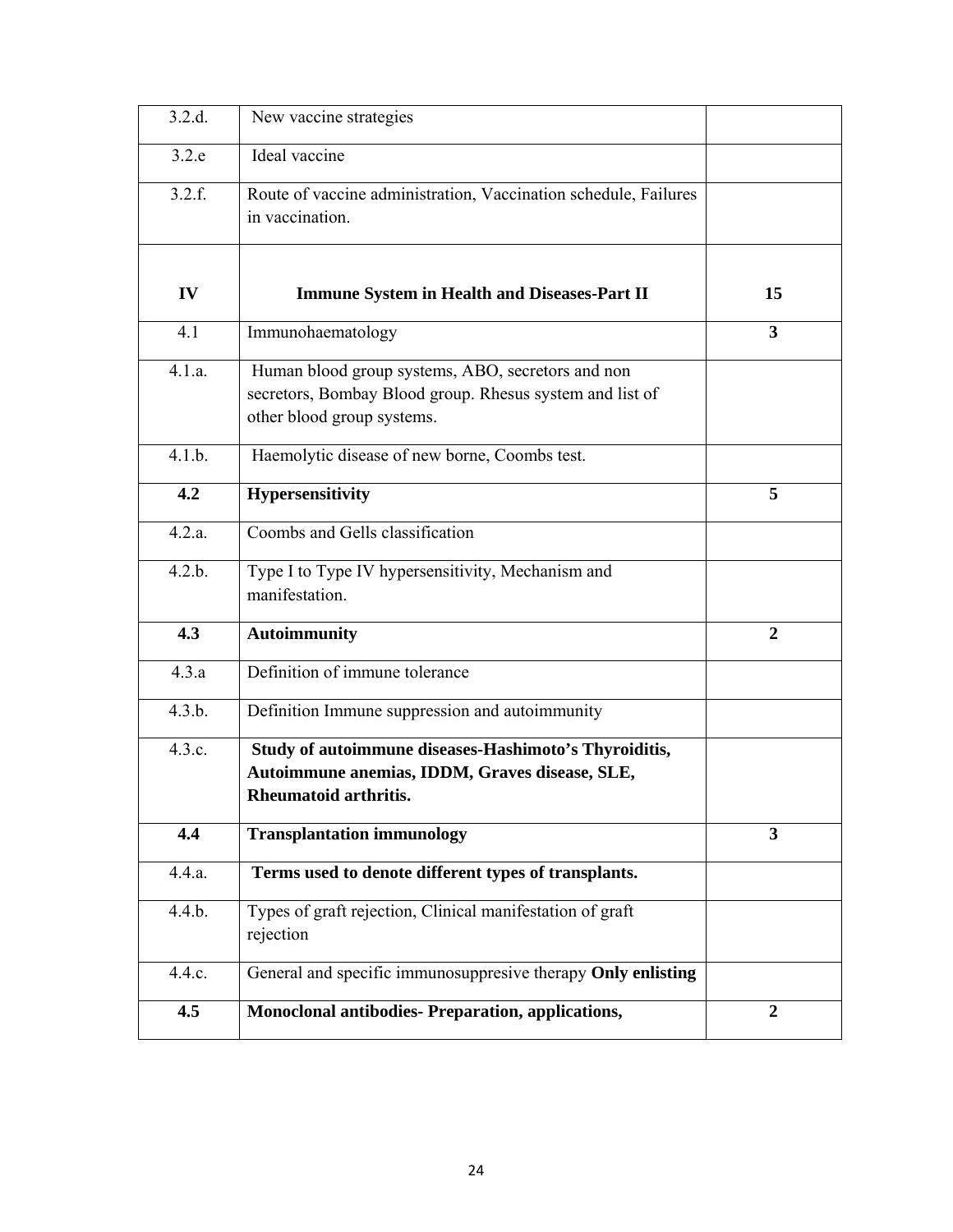|                | <b>Course Code</b>                                                                  | <b>Title</b>                                                                                                                                                                                                                                                                                                                                                    | <b>Lectures</b>                  |
|----------------|-------------------------------------------------------------------------------------|-----------------------------------------------------------------------------------------------------------------------------------------------------------------------------------------------------------------------------------------------------------------------------------------------------------------------------------------------------------------|----------------------------------|
| <b>USMB603</b> |                                                                                     | MICROBIAL BIOCHEMISTRY PART II                                                                                                                                                                                                                                                                                                                                  | 2.5 Credits<br>(60 Lectures)     |
|                | <b>UNIT I</b><br><b>CATABOLISM OF LIPIDS &amp; PROTEINS</b><br>1.1 Lipid catabolism |                                                                                                                                                                                                                                                                                                                                                                 | 15 lectures<br><b>6 Lectures</b> |
|                | d.                                                                                  | a. Oxidation of saturated fatty acid- $\beta$ oxidation pathway<br>b. Oxidation of propionic acid<br>c. Oxidation of saturated aliphatic hydrocarbon (n-alkane)-Omega<br>oxidation pathway- Pathway in Corynebacterium and yeast, Pathway<br>in Pseudomonas<br>Degradation of poly beta Hydroxyl butyrate                                                       |                                  |
|                | 1.2 Protein catabolism<br>a.<br>b.<br>c.<br>d.<br>e.                                | Enzymatic degradation of proteins<br>Metabolic fate of amino acids (schematic only)<br>Metabolism of single amino acids -Deamination, decarboxylation,<br>and transamination<br>Fermentation of single amino acids - Glutamic acid by Clostridium<br>glutamicum, Alanine by Clostridium propionicum<br>Fermentation of pair of amino acids (Stickland reaction) | <b>9</b> lectures                |
|                | <b>UNIT II</b>                                                                      | CATABOLISM OF NUCLEIC ACIDS, AROMATIC COMPOUNDS &<br>ANABOLISM OF LIPIDS, PROTEINS AND NUCLEIC ACIDS                                                                                                                                                                                                                                                            | <b>15 Lectures</b>               |
|                |                                                                                     | 2.1 Nucleic acid Catabolism<br>a. Degradation of purine nucleotides up to uric acid formation<br>b. Recycling of purines and pyrimidines nucleotides by salvage pathway                                                                                                                                                                                         | 2 Lectures                       |
|                | cleavage                                                                            | 2.2 Catabolism of aromatic compounds<br>a. Schematic representation for conversion of various aromatic compounds<br>to catechol and protocatechuic acid<br>b. Catabolism of catechol and protocatechuic acid by ortho and Meta                                                                                                                                  | 3<br><b>Lectures</b>             |
|                | acid)                                                                               | 2.3 Anabolism of Lipids<br>a. Biosynthesis of straight chain even carbon saturated fatty acid (palmitic<br>b. Biosynthesis of PHB<br>2.4 Anabolism of Proteins                                                                                                                                                                                                  | 3 lectures                       |
|                | glycine                                                                             | a. Schematic representation of amino acid families<br>b. Synthesis of amino acids of Serine family-Examples - serine, cysteine,<br>2.5 Anabolism of Nucleic Acids                                                                                                                                                                                               | 1 lecture                        |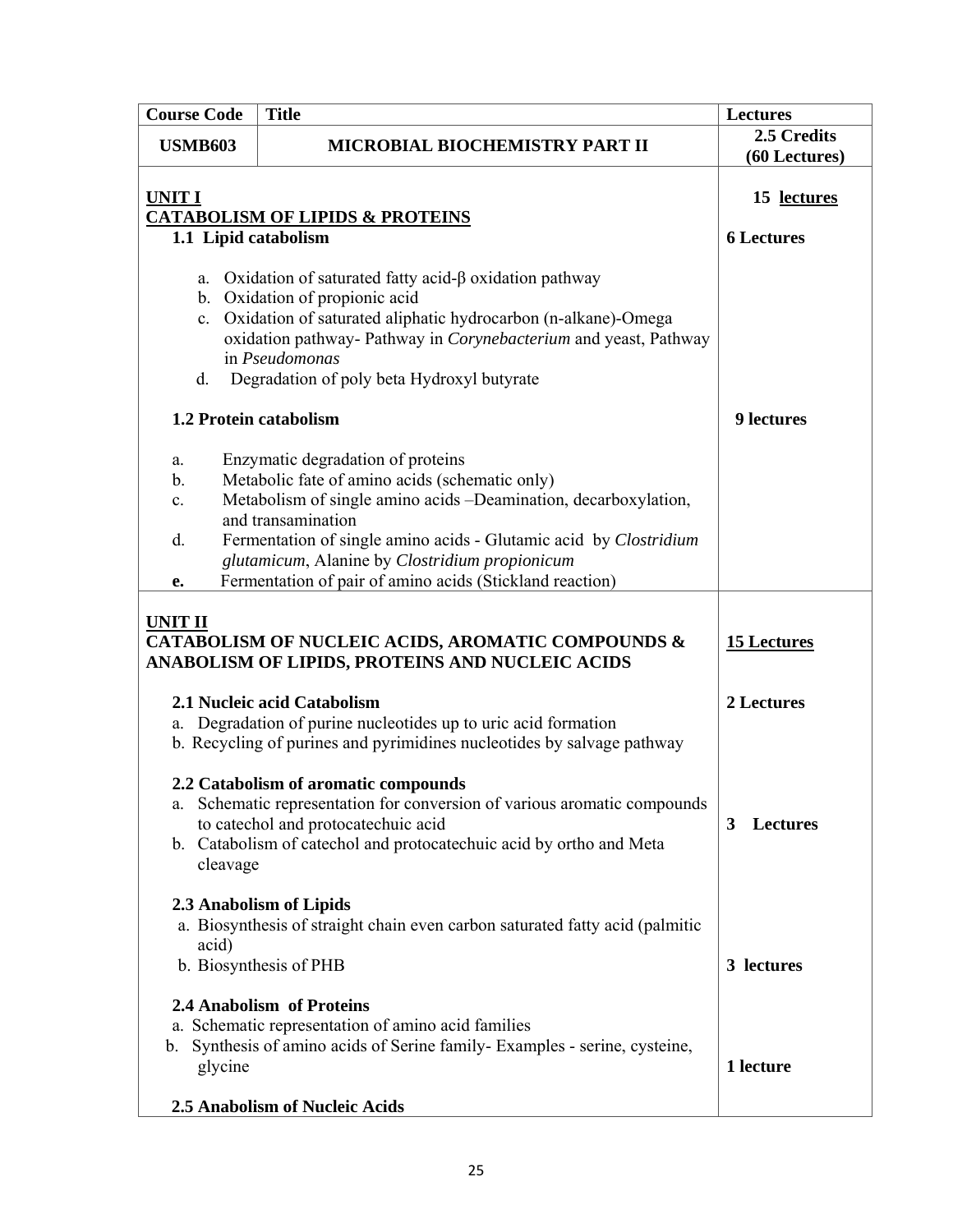| Synthesis of ribonucleotides and deoxyribonucleotides                                                                                                                                                                                                                                                                                                                                                             |                                 |
|-------------------------------------------------------------------------------------------------------------------------------------------------------------------------------------------------------------------------------------------------------------------------------------------------------------------------------------------------------------------------------------------------------------------|---------------------------------|
|                                                                                                                                                                                                                                                                                                                                                                                                                   | <b>6</b> lecture                |
| <b>UNIT III</b><br><b>METABOLIC REGULATION (15)</b>                                                                                                                                                                                                                                                                                                                                                               | <b>15 Lectures</b>              |
| 3.1 Cellular control mechanism acting at various levels of<br>metabolism (tabulation only)<br>3.2 Allosteric proteins – Role as enzymes (no kinetic study) and<br>regulatory proteins (eg. Lac repressor, Ara repressor, CAP<br>protein)<br>3.3 Regulation of gene expression- Introduction to operon model<br>and positive and negative regulation of operons<br>a. By DNA binding proteins eg. Lac operon, Ara  | 3 Lectures<br><b>5 Lectures</b> |
| operon, Catabolite repression<br>b. By Multiple Sigma Factors<br>3.4 Regulation of enzyme activity (Enzyme inhibition /<br>activation)<br>a. Mechanism of End-Product Inhibition<br>End-Product Inhibition<br>in<br>branched<br>pathways-<br>Inhibition,<br>Isofunctional enzymes, concerted feedback<br>Cumulative<br>feedback<br>inhibition,<br>sequential                                                      | <b>Lectures</b><br>4            |
| Feedback Inhibition, Combined activation and inhibition<br>b. Covalent modification of regulatory of enzymes -<br>Glutamine synthetase system of E.coli_<br>c. Regulation by proteolytic cleavage<br>3.5 Regulation of EMP & TCA.                                                                                                                                                                                 | 3 lectures                      |
| <b>UNITIV</b><br>PROKARYOTIC PHOTOSYNTHESIS & INORGANIC METABOLISM                                                                                                                                                                                                                                                                                                                                                | <b>15 Lectures</b>              |
| 4.1 Prokaryotic photosynthesis<br>. The phototrophic prokaryotes (Oxygenic phototrophs,<br>a.<br>Anoxygenic phototrophs examples only)<br>b. Photosynthetic pigments and photosynthetic<br>apparatus<br>c. Light reactions of purple photosynthetic bacteria,<br>green sulphur bacteria (only schematic) and<br>cyanobacteria (with details)<br>d. Dark reaction: Calvin Benson cycle and reductive<br><b>TCA</b> | <b>7 Lectures</b>               |
| <b>4.2 Inorganic Metabolism</b><br>a. Assimilatory pathways- Assimilation of nitrate,<br>Ammonia fixation, Biological nitrogen fixation<br>(Mechanism for N2 fixation and protection of<br>nitrogenase), Assimilation of sulphate<br>Dissimilatory pathways- Nitrate as an electron acceptor<br>b.                                                                                                                | 8 lectures                      |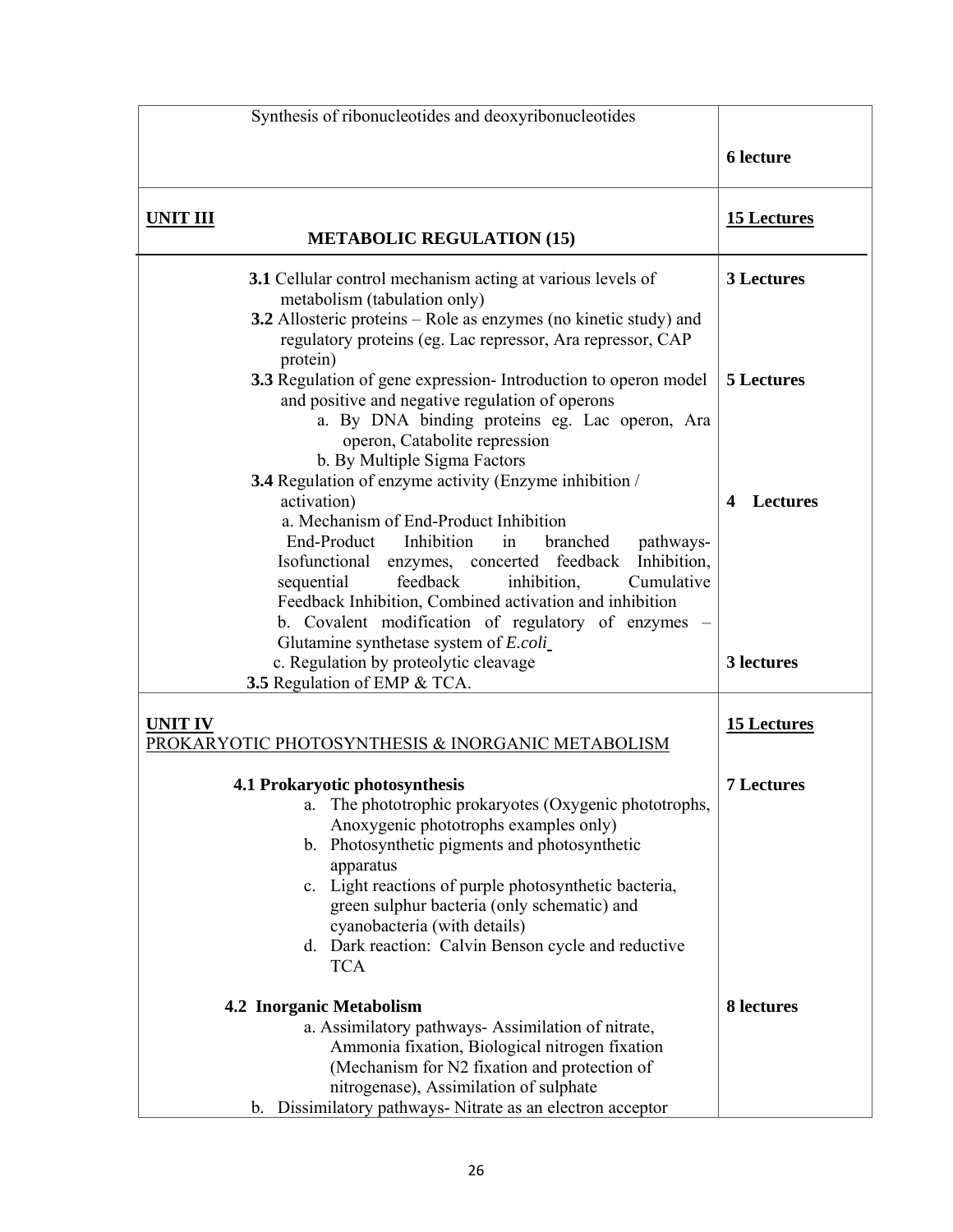| (Denitrification in <i>Paracoccus denitrificans</i> ), Sulphate as an<br>electron acceptor                                                  |  |
|---------------------------------------------------------------------------------------------------------------------------------------------|--|
| c. Lithotrophy - Enlist organisms and products formed during<br>oxidation of Hydrogen, carbon monoxide, Ammonia, Nitrite,<br>Sulphur, Iron. |  |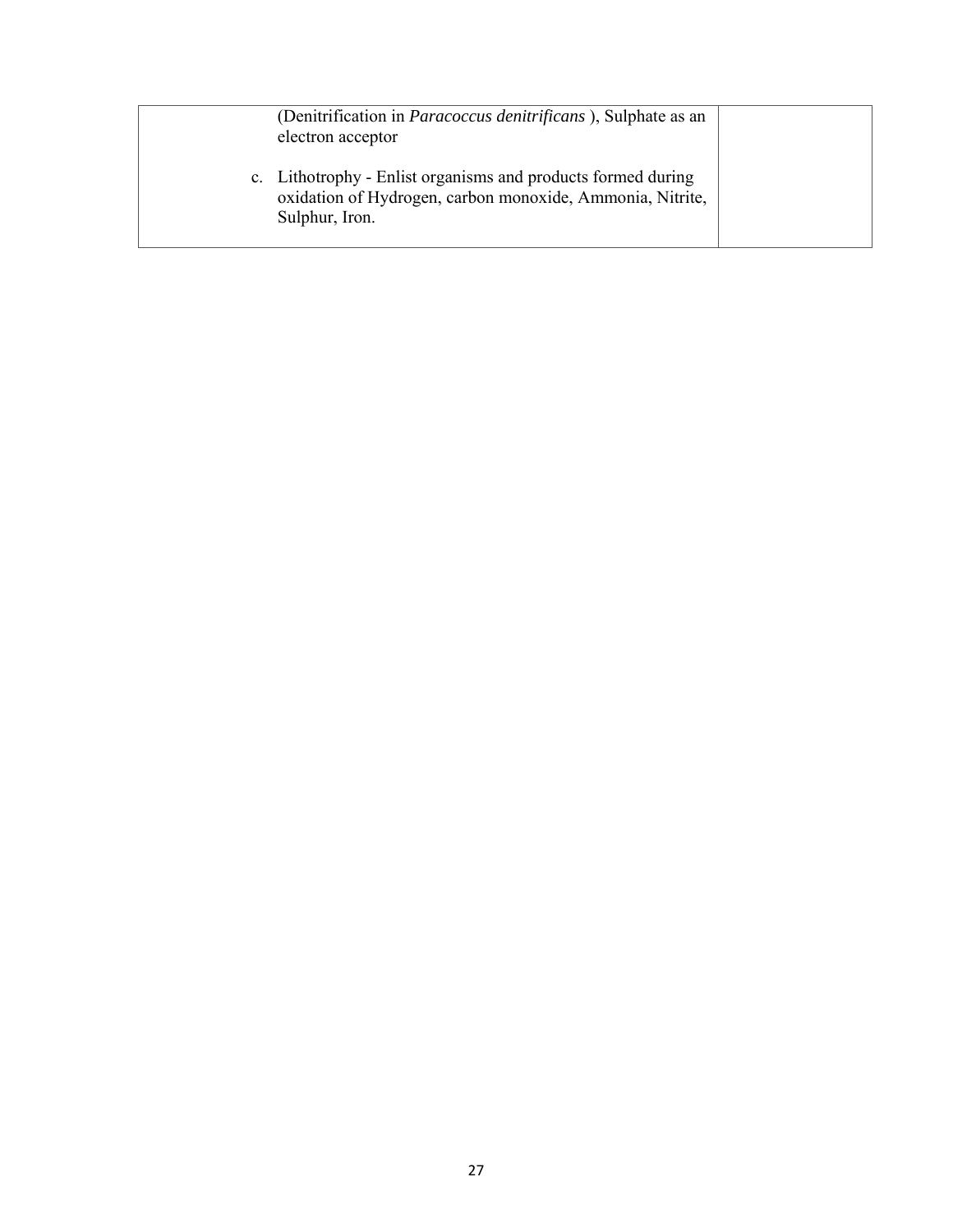| <b>Course Code</b>                                                                                                                               | <b>Title</b>                                                                                                                                                                                                                                                                                                                                                                                                                                                                                                                                                           | <b>Lectures</b>              |
|--------------------------------------------------------------------------------------------------------------------------------------------------|------------------------------------------------------------------------------------------------------------------------------------------------------------------------------------------------------------------------------------------------------------------------------------------------------------------------------------------------------------------------------------------------------------------------------------------------------------------------------------------------------------------------------------------------------------------------|------------------------------|
| <b>USMB 604</b>                                                                                                                                  | <b>BIOPROCESS TECHNOLOGY (Part-II)</b>                                                                                                                                                                                                                                                                                                                                                                                                                                                                                                                                 | 2.5 Credits<br>(60 Lectures) |
| <b>UNIT I</b><br><b>DOWNSTREAM PROCESSING</b>                                                                                                    |                                                                                                                                                                                                                                                                                                                                                                                                                                                                                                                                                                        | 15 Lectures                  |
|                                                                                                                                                  | 1.1. Fermentation Product Recovery<br>1.1.a. Criteria for choice of recovery process                                                                                                                                                                                                                                                                                                                                                                                                                                                                                   | 10 Lectures                  |
| i. Precipitation<br>1.1.f. Membrane processes<br>$1.1.g.$ Drying<br>1.1.h. Crystallization<br>1.1.i. Whole broth processing<br>1.3.<br>treatment | 1.1.b. Biomass separation from fermentation media<br>ii. Filtration, filter aids, plate frame and rotary vacuum filters<br>iii.Centrifugation - Cell aggregation and flocculation,<br>1.1.c. Cell Disruption for intracellular products<br>1.1.d. Solvent extraction and recovery<br>1.1.e. Chromatography-Ion exchange<br>1.2. Industrial Effluent Treatment<br>Fermentation Economics - Isolation, strain improvement, market<br>potential, equipment, media, air sterilization, temperature control,<br>aeration and agitation, recovery, water recycling, effluent | 3 Lectures<br>2 Lectures     |
| <b>UNIT II</b>                                                                                                                                   | <b>QUALITY ASSURANCE AND BIOINSTRUMENTATION</b>                                                                                                                                                                                                                                                                                                                                                                                                                                                                                                                        | 15 Lectures                  |
| 2.1. Quality Assurance<br>materials, labels                                                                                                      | 2.1.a. Definitions---GMP, QA, QC<br>2.1.b. QC of raw materials, in-process items, finished products, packaging<br>2.1.c. Sterility assurance and testing                                                                                                                                                                                                                                                                                                                                                                                                               | 5 Lectures                   |
| 2.1.d. Microbiological Assays<br>2.2.<br>2.2.a. Spectroscopic techniques<br>2.2.g. Fluorimetry<br>2.2.h. Flame photometry                        | Bioinstrumentation – Principles, working and applications of<br>2.2.f. Spectrophotometry (U.V., Visible, I. R)<br>2.2.i. Radioisotopes and autoradiography                                                                                                                                                                                                                                                                                                                                                                                                             | 10 Lectures                  |
|                                                                                                                                                  |                                                                                                                                                                                                                                                                                                                                                                                                                                                                                                                                                                        |                              |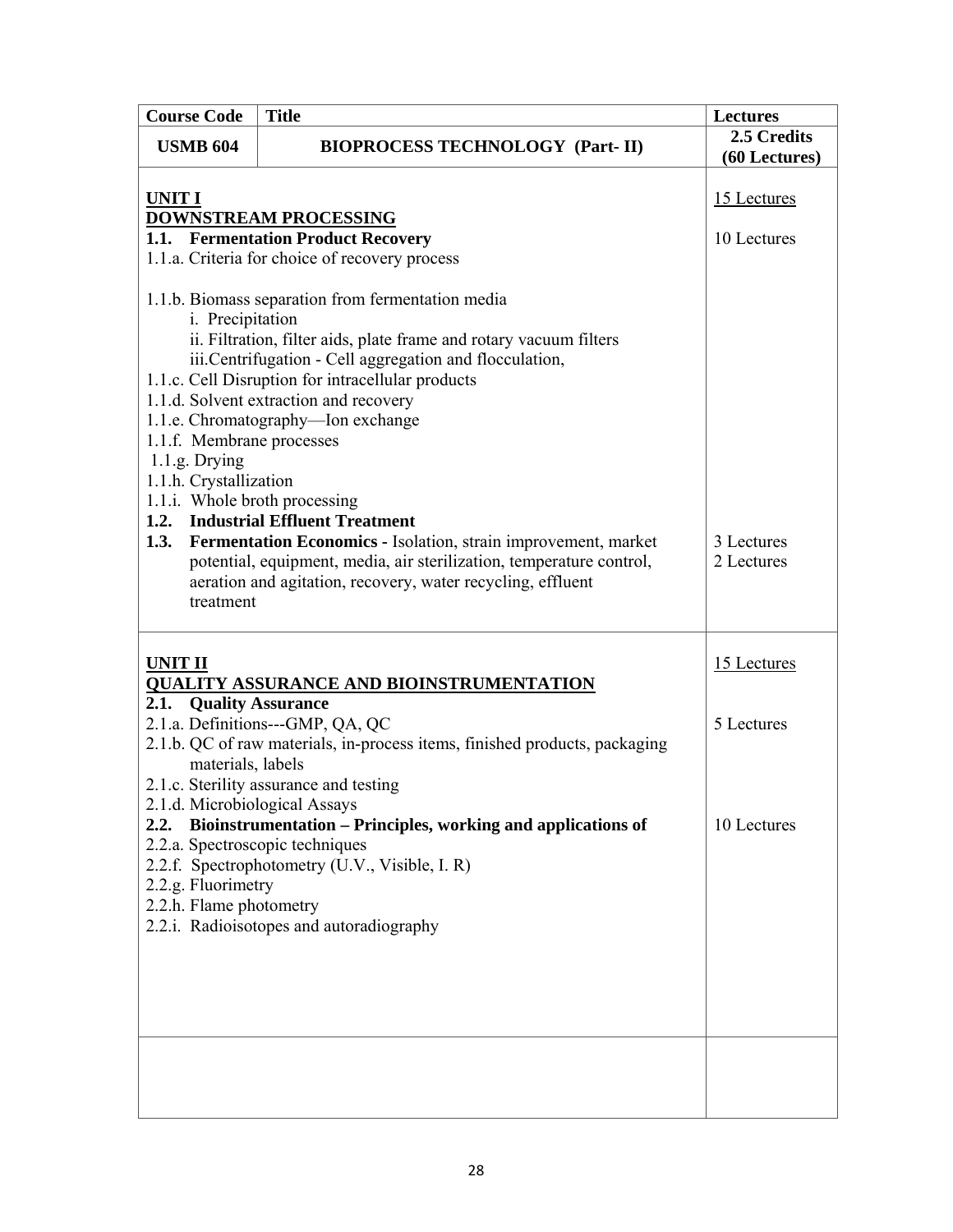| <b>UNIT III</b>                                                                                                                                                                                                                                                                                                                                                                                                                                     | 15 Lectures |
|-----------------------------------------------------------------------------------------------------------------------------------------------------------------------------------------------------------------------------------------------------------------------------------------------------------------------------------------------------------------------------------------------------------------------------------------------------|-------------|
| <b>ADVANCES IN BIOPROCESSES</b>                                                                                                                                                                                                                                                                                                                                                                                                                     |             |
| 3.1. Animal Cell Cultivation and applications<br>3.1.a. Animal Cell Lines<br>3.1.b. Methods of cultivation and establishment of cell lines                                                                                                                                                                                                                                                                                                          | 6 Lectures  |
| 3.1.c. Large scale cultivation procedures<br>3.1.d. Applications in production of tPA, Blood factor viii and erythropoietin<br>3.2. Plant Tissue Culture<br>3.2.a. Methods of cultivation of organ culture, callus culture and cell<br>suspension culture<br>3.2.b. Application in Agriculture (Disease resistant plants, virus free plants)                                                                                                        | 6 Lectures  |
| Horticulture (Micropropagation) Industry (secondary metabolites<br>production), Transgenic plant (Insect resistant plants)<br><b>Synthesis of Nanomaterials by Biological methods and</b><br>3.3.<br>Applications in biotechnology and medical field                                                                                                                                                                                                | 3 Lectures  |
| <b>UNIT IV</b><br><b>BIOTECHNOLOGICAL PRODUCTS AND REGULATORY</b><br><b>PRACTICES</b>                                                                                                                                                                                                                                                                                                                                                               | 15 Lectures |
| 4.1. Enzyme Technology<br>4.1.a. Enzyme Immobilization methods                                                                                                                                                                                                                                                                                                                                                                                      | 6 Lectures  |
| 4.1.b. Applications in therapeutic uses, Analytical uses and Industrial uses<br>4.2. Commercial Products from Recombinant Microorganisms -<br>Indigo, Bioflavours, Melanin, Biopolymer, Polyhydroxyalkanoate,                                                                                                                                                                                                                                       | 4 Lectures  |
| Rubber, Recombinant proteins of high value<br><b>Intellectual Property Rights</b><br>4.3.<br>4.3.a. Introduction to IPR – What is intellectual property? Genesis of IPR                                                                                                                                                                                                                                                                             | 5 Lectures  |
| (WIPO, GATT, TRIPs)<br>4.3.b. Types of intellectual property –<br>i. Patents<br>ii. Copyright<br>iii. Trademark<br>iv. Trade secret<br>v. Plant varieties protection act<br>4.3.c. Patents $-$<br>i. Patent system terminologies<br>ii. Categories of patents<br>iii. Preparation of patent<br>Criteria for patenting<br>Patent specification - standard format<br>Typical patenting procedure<br>Rights of a patentee<br>iv. Uses of patent system |             |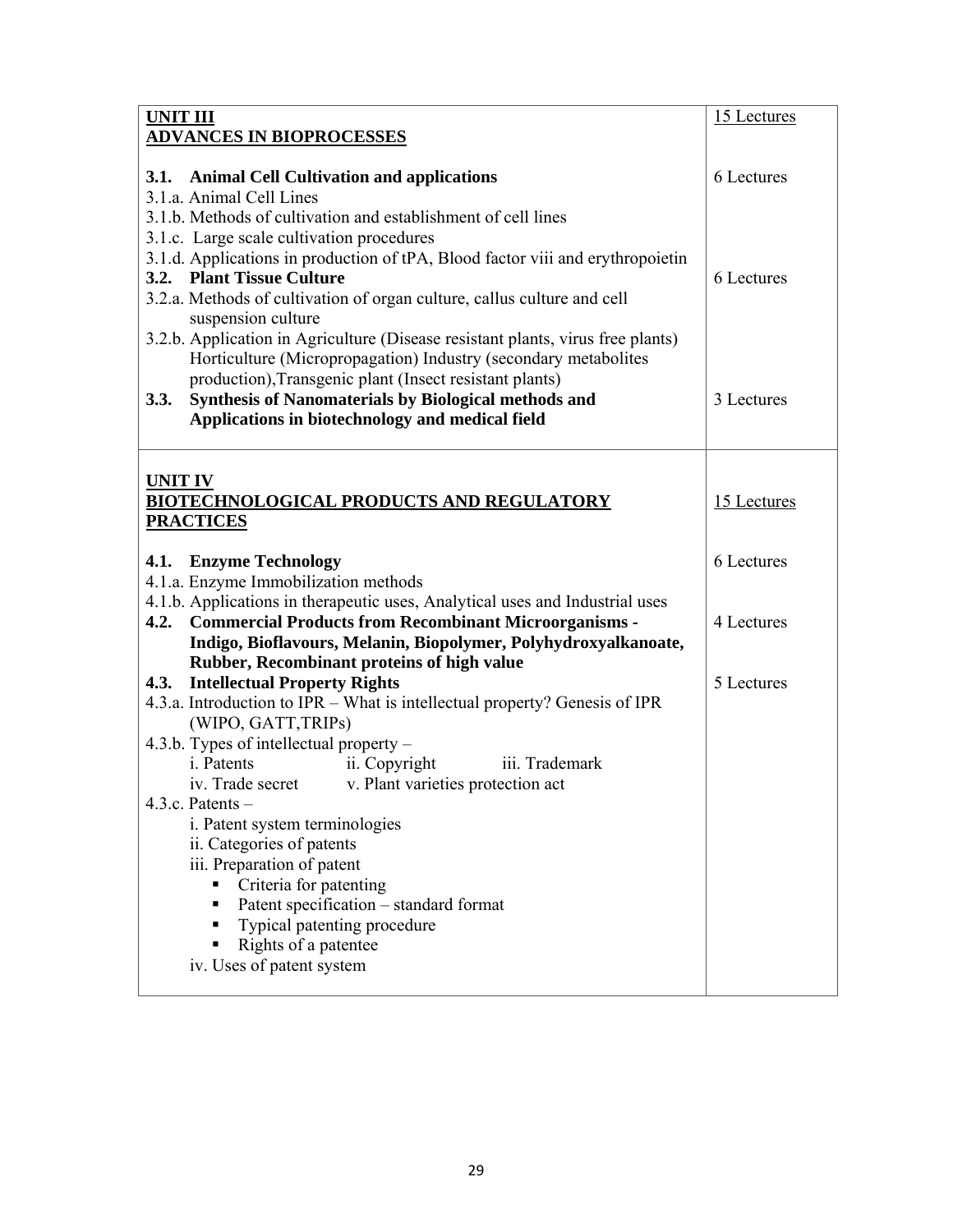## **Semester VI – Practicals**

### **Course Code: USMBP07**

#### **[Practical Syllabus Based on USMB601 Credits: 1.5, Lectures: 60]**

- 1. Isolation of genomic DNA of *E. coli*
- 2. Enrichment of coliphages, phage assay (pilot & proper).
- 3. Restriction analysis.
- 4. PCR (Demo)
- 5. Western Blot.(Demo)
- 6. Bioinformatics practical
	- A. Off Line Practical
		- i. Familiarity with your computer
		- ii. Installation of representative software for off line use SPDBV and Bioedit
		- iii. Visualizing and manipulating Protein structure database files using SPDBV
		- iv. Sequence Alignment, dot plot, phylogenetic tree building exercise using Bioedit
	- B. On Line Practical
		- i. Visiting NCBI and EMBL websites  $\&$  list services available, software tools available and databases maintained
		- ii. Visiting & exploring various databases mentioned in syllabus and
			- a. Give comparative account
			- b. Using BLAST and FASTA for sequence analysis
			- c. Fish out homologs for given specific sequences (by teacher decide sequence of some relevance to their syllabus and related to some biological problem e.g. evolution of a specific protein in bacteria, predicting function of unknown protein from a new organism based on its homology – list can be really long and should be generated with the help of students while teaching topics in genetics, biochemistry, bioinformatics through out the year – illustrating power of informatics tools in biology)
			- d. Understand every item mentioned in the report generated, its significance and use in interpretation of results as well as limitations of the results.
- 7. Animal cell culture (demo)

#### **Course Code: USMBP07**

#### **[Practical Syllabus Based on USMB602 Credits: 1.5, Lectures: 60]**

- 1.Catalase , oxidase and biochemical identification tests for S.aureus, S.pyogens, Pseudomonas aeruginosa.
- 2.Perform quality control tests of media, reagents, stains and equipment used in the syllabus - QC slips, for samples, reagents, stains, media, equipment validation.
- 3. Kirby-Bauer method for AST.
- 4. Synergistic activity of antibiotics.
- 5. E test(Demonstration).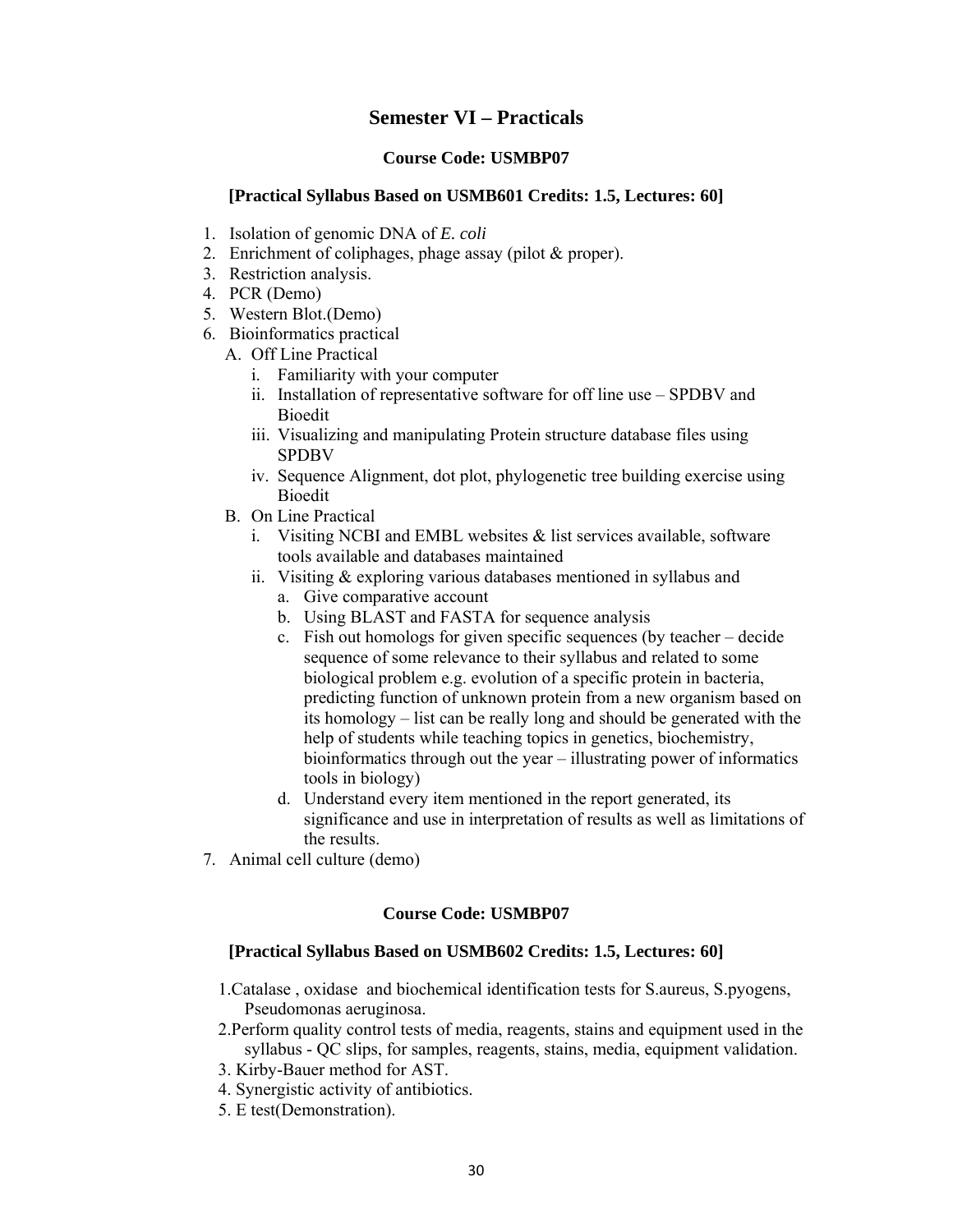- 6. Acid fast staining for M. leprae.
- 7. Determination of Isoagglutinin titre.
- 8.Blood Grouping, Direct & Reverse Typing.ABO & Rh grouping.
- 9. Coombs test direct method.
- 10.Preparation of Typhoid vaccine and sterility checking
- 11. Antigen Antibody Reactions: Agglutination Widal (Demonstration); TRUST Antigen

## **Course Code: USMBP08**

## **[Practical Syllabus Based on USMB603 Semester VI Credits: 1.5, Lectures: 60]**

- a. Isolation of phenol degraders and estimation of residual phenol by 4-amino antipyrine method
- *b.* Estimation of β-galactosidase activity in induced and non-induced cells of *E. coli*
- c. To study catabolite regression by diauxic growth curve.
- d. Protein estimation by Lowry's metho
- e. Estimation of uric acid

## **Course Code: USMBP - 8 [Practical Syllabus Based on USMB604 Semester VI**

### **Credits : 1.5,Lectures : 60 ]**

- 1. Bioassay of Penicillin and Vitamin B12.
- 2. Sterility testing of injectable (D/W ampoules)
- 3. a. Estimation of BOD b. COD from distillery effluent.
- 4. Immobilization of enzyme---preparation of alginate-enzyme/culture beads
- 5. Qualitative and quantitative activity estimation of enzyme / culture beads , viable count of bead culture.
- 6. Plant tissue culture (Demonstration)
- 7. Visits
	- A. Antibiotic production plant or Pharmaceutical Industry or Resear
	- B. Application of Recombinant DNA in Industrial Production

## **Semester VI: Text Books and References**

### **USMB 601: Text books:**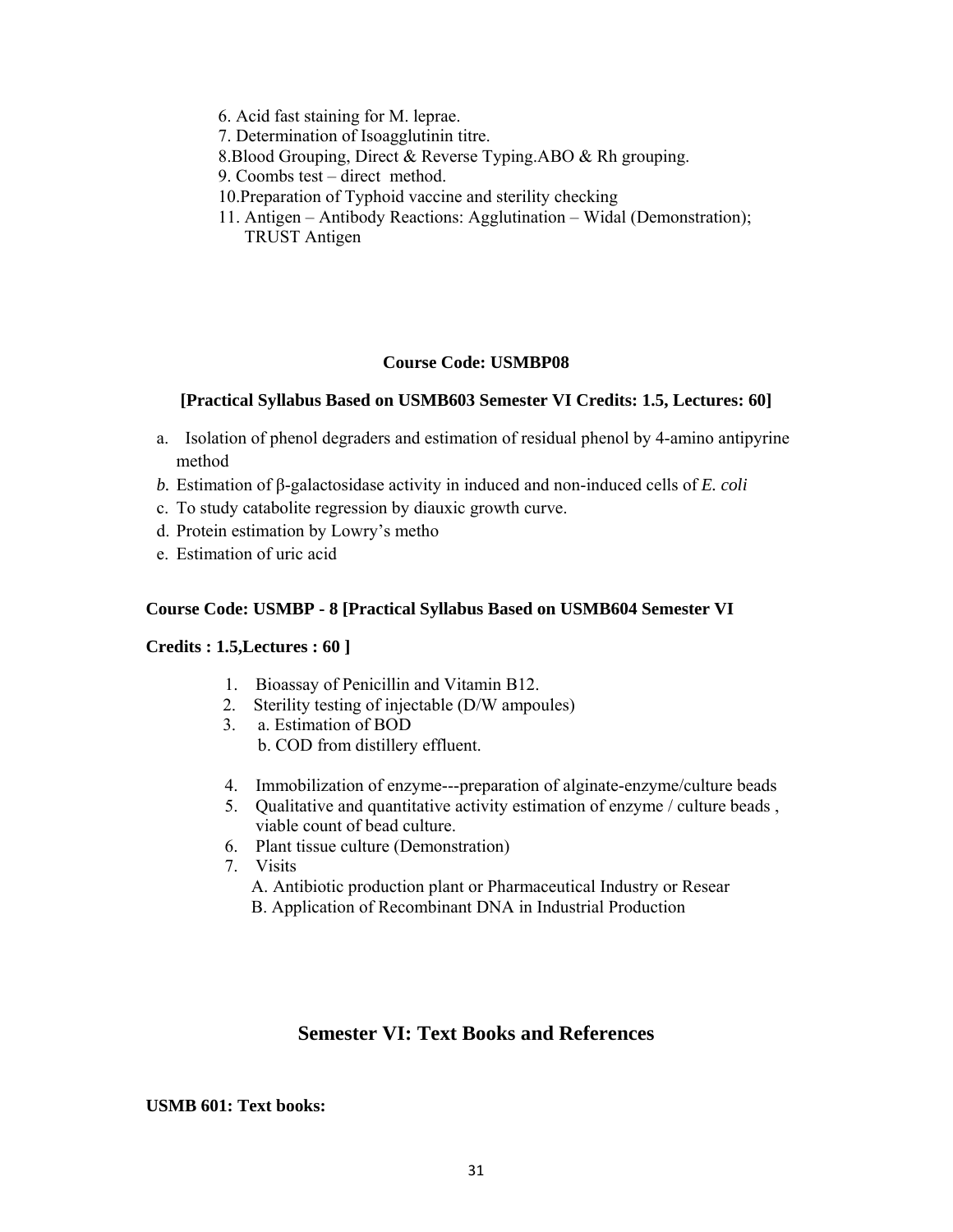- 1. Peter J. Russell (2006), "Genetics-A molecular approach", 2nd ed.
- 2. Benjamin A. Pierce (2008), "Genetics a conceptual approach",  $3<sup>rd</sup>$  ed., W. H. Freeman and company.
- 3. R. H. Tamarin, (2004), "Principles of genetics", Tata McGraw Hill..
- 4. M.Madigan, J.Martinko, J.Parkar, (2009), "Brock Biology of microorganisms",  $12<sup>th</sup>$  ed., Pearson Education International.
- 5. Fairbanks and Anderson, (1999), "Genetics", Wadsworth Publishing Company.
- 6. Prescott, Harley and Klein, "Microbiology",. 7th edition Mc Graw Hill international edition.
- 7. Edward Wagner and Martinez Hewlett, (2005) "Basic Virology", 2nd edition, Blackwell Publishing
- 8. Teri Shors,.(2009) , "Understanding viruses", Jones and Bartlett publishers.
- 9. S.Ignacimuthu, (2005), "Basic Bioinformatics", Narosa publishing house.
- 10. Robert Weaver, (), "Molecular biology", , 3rd edn. Mc Graw Hill international edition.
- 11. Primrose and Twyman, (), "Principles of gene manipulation and genomics",  $7<sup>th</sup>$ ed, Blackwell Publishing
- 12. Arthur Lesk, (2009), "Introduction to Bioinformatics", 3rd Edition, Oxford University Press

## **Reference books:**

- 1. Flint, Enquist, Racanillo and Skalka, "Principles of virology", 2<sup>nd</sup> edn. ASM press.
- 2. T. K. Attwood & D. J. Parry-Smith, (2003), "Introduction to bioinformatics", Pearson education
- 3. Benjamin Lewin, (), "Genes IX", , Jones and Bartlett publishers.
- 4. JD Watson, "Molecular biology of the gene",  $5<sup>th</sup>$  edn.
- 5. Snustad, Simmons, "Principles of genetics",  $3<sup>rd</sup>$  edn. John Wiley & sons, Inc.

#### **USMB 602: TEXT BOOKS:**

### **UNIT l and II**

1. Ananthanarayan and Paniker, (2009), "Textbook of Microbiology", 8th Edition.Universal Press

- 2. Cedric Mims et al, " Medical Microbiology", 3rd Edition Mosby
- 3. Prescott, Harley, Klein, "Microbiology",. 6th Edition McGraw Hill
- 4. Konemann, "Diagnostic Microbiology", 5th and 6th Edition. Lippincott
- 5. Teri Shors Jones "Understanding Viruses" Bartlett Publisher

#### **UNIT llI and IV**

1. Richard A. Goldsby, Janis Kuby, "Immunology", , 5th and 6th Edition. W. H.Freeman and company.

2. Fahim Halim Khan, "The elements of Immunology",. Pearson Education.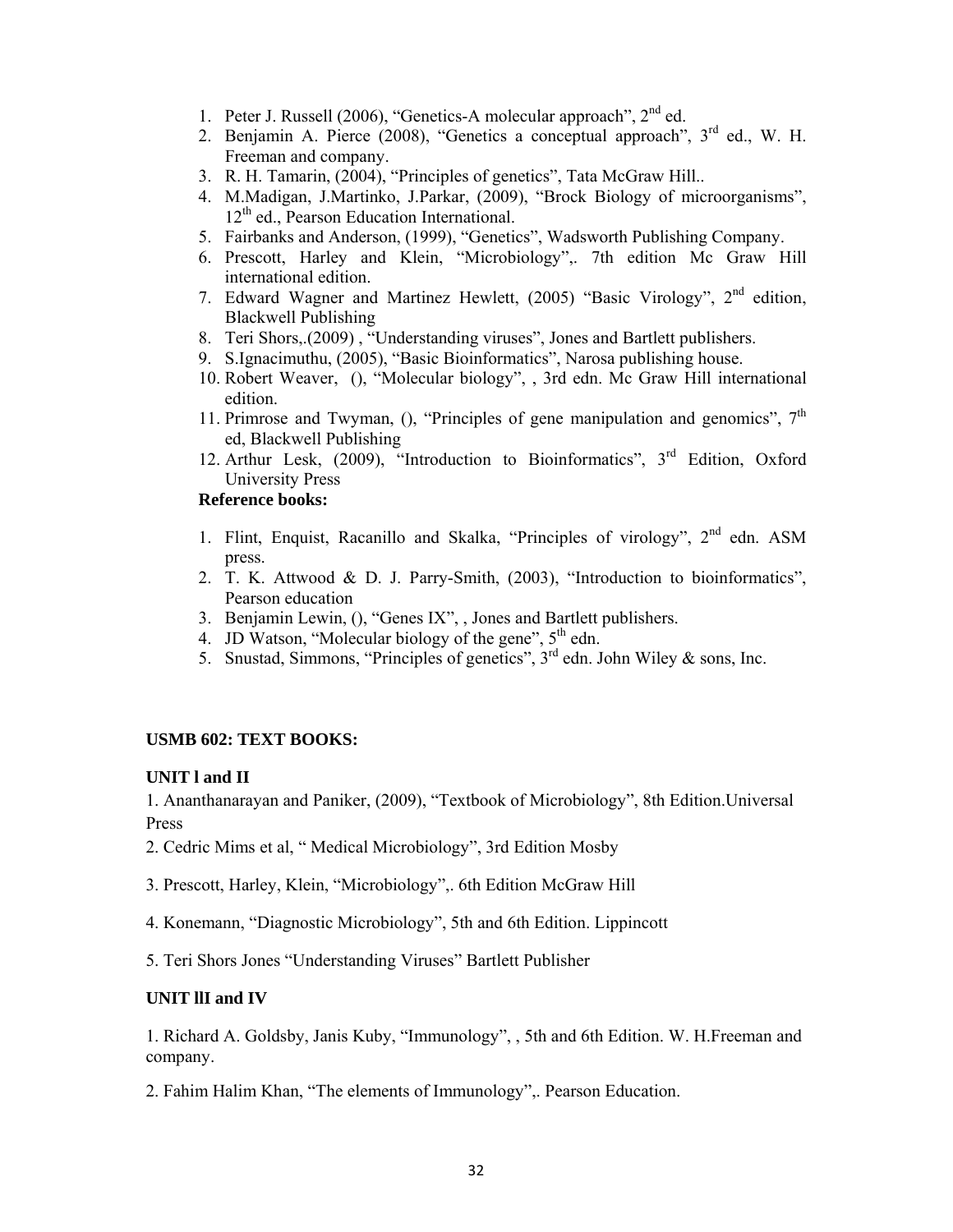3. Pathak, S., Palan U, "Immunology Essential and Fundamental",2nd Edition. Capital Publishing Company.

4. Ian R. Tizard, "Immunology, An Introduction", 4th - Edition, Saunders college publishing.

## **USMB 603: Text books:**

1. Stanier.R.Y., Ingrahm,J.L., Wheelis, M.L., Painter, R.R,.(1987) General Microbiology,  $5<sup>th</sup>$  edition, The Macmillan press Ltd

2. Conn, Stmpf, P. K., Bruening, G. R. H.(1987) Outlines of Biochemistry,  $5^{th}$ edition, John Wiley & sons

3. Gottschalk,G., (1985), Bacterial Metabolism, 2nd edition, Springer Verlag

4. White, D., (1995), The Physiology and Biochemistry of Prokaryotes, 3<sup>rd</sup> edition, Oxford University Press

5. Nelson, D, Cox, M,(2005), Lehninger Principles of biochemistry, $4^{th}$  edition,

W. H. Freeman and Company

## **Reference books**

- 1. Voet, D & Voet, J. G., (2004), Biochemistry, 3<sup>rd</sup> edition, John Wiley & Sons Inc
- 2. Zubey, G. L (1996), Biochemistry,  $4<sup>th</sup>$  edition, Wm. C. Brown publishers
- 3. Zubey, G. L (1996), Principles of Biochemistry, Wm. C. Brown publishers **USMB 604 Text Books:**

1. Casida L. E., "Industrial Microbiology" 2009 Reprint, New Age International (P) Ltd,

Publishers, New Delhi

2. Glick B.R. & Pasternak J. J., 2003, "Molecular Biotechnology, Principles and Applications of Recombinant DNA", 3rd Edition, ASM Press, Washington, USA 3. Stanbury P. F., Whitaker A. & HaII--S. J., 1997, "Principles of Fermentation Technology", 2nd Edition, Aditya Books Pvt. Ltd, New Delhi.

4. Crueger W. and Crueger A. 2000 "Biotechnology -"A Textbook of Industrial

4. Microbiology", 2nd Edition, Panima Publishing Corporation, New Delhi.

5. Ratledge & B. Kristinsen 2nd edn 2006. ''Basic Biotechnology''. Cambridge University

Press

6. R. C. Dubey, 2005 A Textbook of ''Biotechnology'' S. Chand and Company, New

Delhi

7. Indu Shekar Thakur 2006 ''Industrial Biotechnology'' Problems and Remedies, I K International Pvt Ltd

8. S. K. Kulkarni, Nanotechnology: Principles and Practices, Capital Publishing Co.

9. William and Wilson\*

## **Reference Books**

1. Peppler, H. J. and Perlman, D. (1979), "Microbial Technology''. Vol 1 & 2, Academic Press.

2. U. Satyanarayana 2005. ''Biotechnology''. Books and Allied (P) Ltd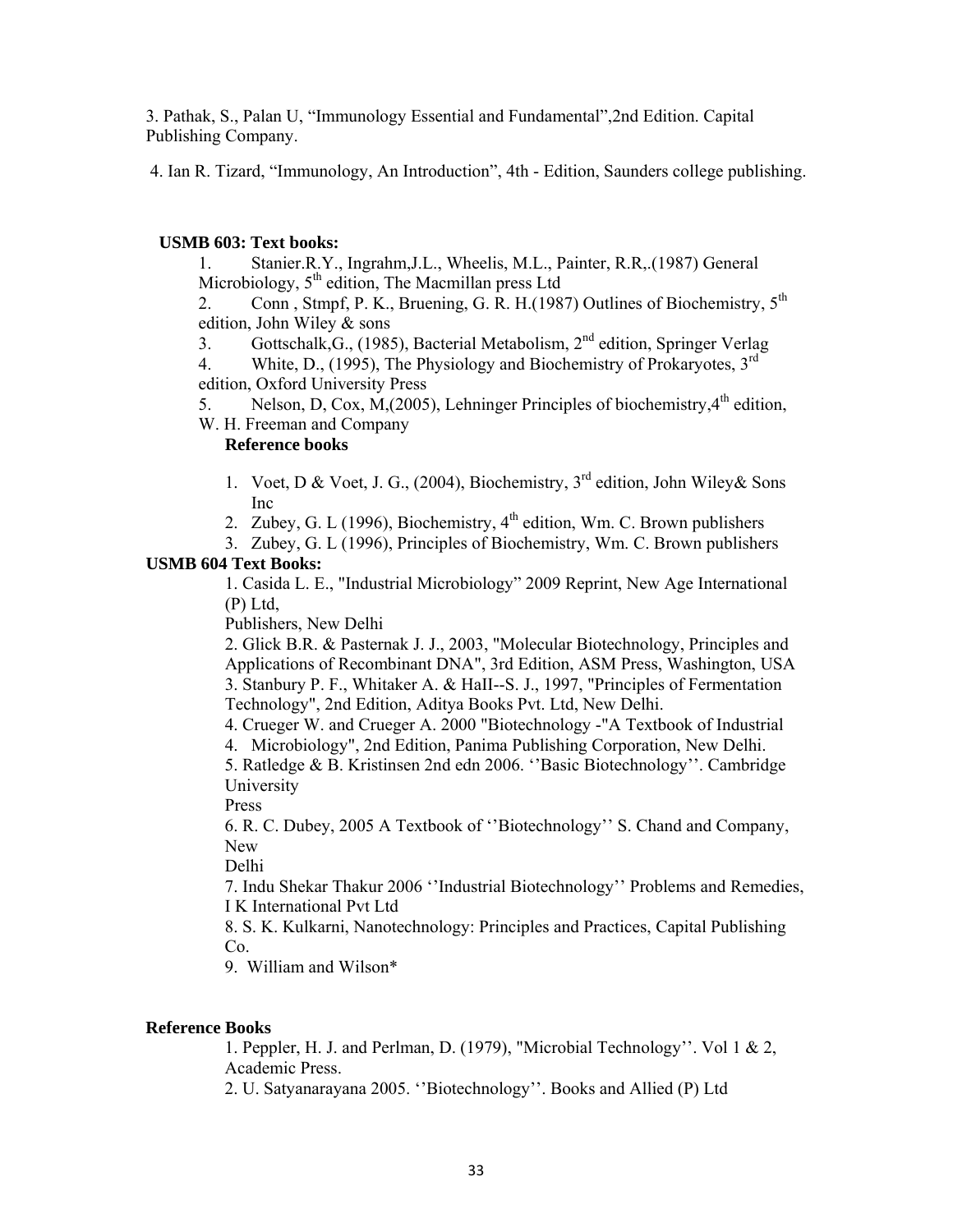3. Agrawal A. K. and P. Parihar 2005. ''Industrial Microbiology''- Fundamentals and Application AGRIBIOS (India)

4. H. A. Modi, 2009. ''Fermentation Technology'' Vols 1 & 2, Pointer Publications, India

5. Okafor Nkuda 2007 ''Modern Industrial Microbiology and Biotechnology'', Science Publications Enfield, NH, USA.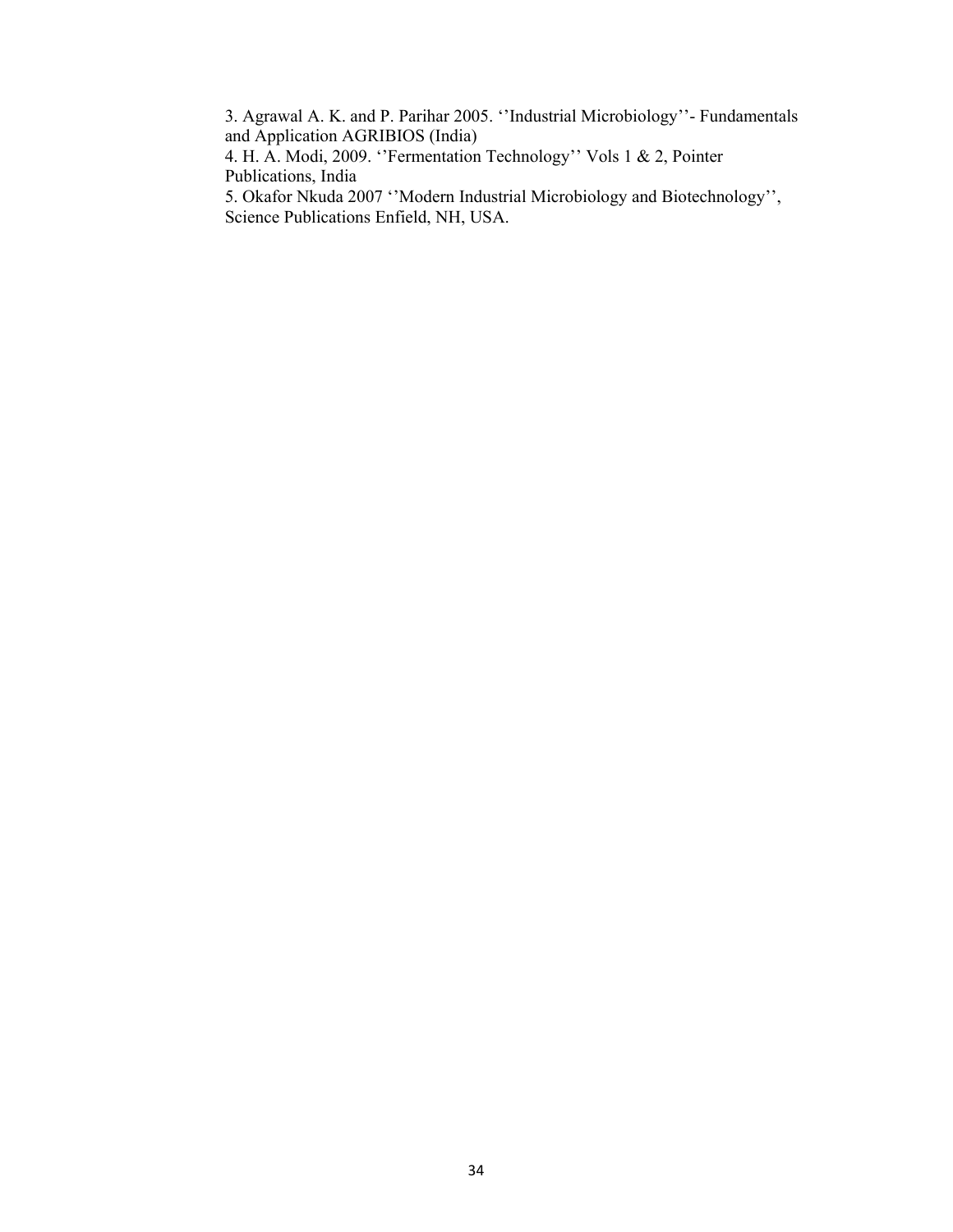# **Modality of Assessment:**

### **Theory Examination Pattern:**

**A) Internal Assessment - 40% 40 marks.** 

**Theory 40 marks**

| Sr No                       | Evaluation type                                                                                                                                                     | <b>Marks</b> |
|-----------------------------|---------------------------------------------------------------------------------------------------------------------------------------------------------------------|--------------|
|                             | One Assignment/Case study/Project                                                                                                                                   | 10           |
| $\mathcal{D}_{\mathcal{L}}$ | One class Test (multiple choice questions / objective)                                                                                                              | 20           |
| 3                           | Active participation in routine class instructional deliveries(case<br>studies/seminars//presentation)                                                              | 05           |
| 4                           | Overall conduct as a responsible student, manners, skill in<br>articulation, leadership qualities demonstrated through organizing<br>co-curricular activities, etc. | 05           |

### **B ) External examination - 60 %**

#### **Semester End Theory Assessment - 60% 60 marks**

- i. Duration These examinations shall be of two and half hours duration.
- ii. Theory question paper pattern :-
- 1. There shall be **five** questions each of **12** marks. On each unit there will be one question & fifth one will be based on all the four units.
- 2. All questions shall be compulsory with internal choice within the questions. Each question will be of **24** marks with options.
- 3. Questions may be sub divided into sub questions a, b, c & d only, each carrying **six** marks **OR** a, b, c, d, e & f only each carrying **four** marks and the allocation of marks depends on the weightage of the topic.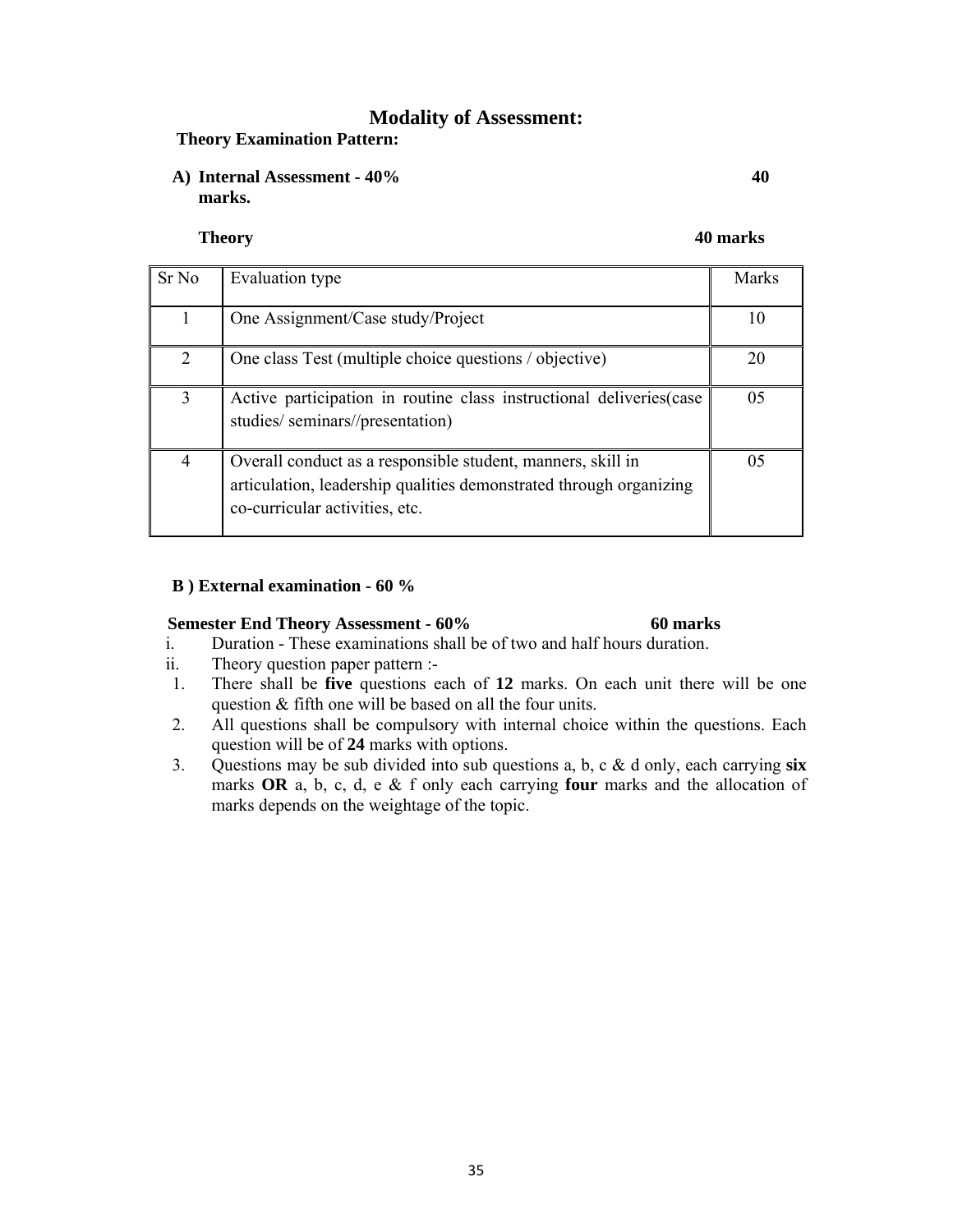#### **Practical Examination Pattern:**

#### **(A)Internal Examination:-**

**There will not be any internal examination/ evaluation for practicals.** 

**(B) External (Semester end practical examination) :-** 

| Sr.No. | <b>Particulars</b>     | <b>Marks</b> |
|--------|------------------------|--------------|
|        | <b>Laboratory work</b> | 40           |
| 2.     | <b>Journal</b>         | 05           |
| 3.     | <b>Viva</b>            | 05           |

#### **Semester V:**

The students are required to present a duly certified journal for appearing at the practical examination, failing which they will not be allowed to appear for the examination.

**In case of loss of Journal and/ or Report, a Lost Certificate should be obtained from Head of the Department/ Co-ordinator of the department ; failing which the student will not be allowed to appear for the practical examination.** 

### **Semester VI**

 The students are required to present a duly certified journal for appearing at the practical examination, failing which they will not be allowed to appear for the examination.

**In case of loss of Journal and/ or Report, a Lost Certificate should be obtained from Head of the Department/ Co-ordinator of the department ; failing which the student will not be allowed to appear for the practical examination.**